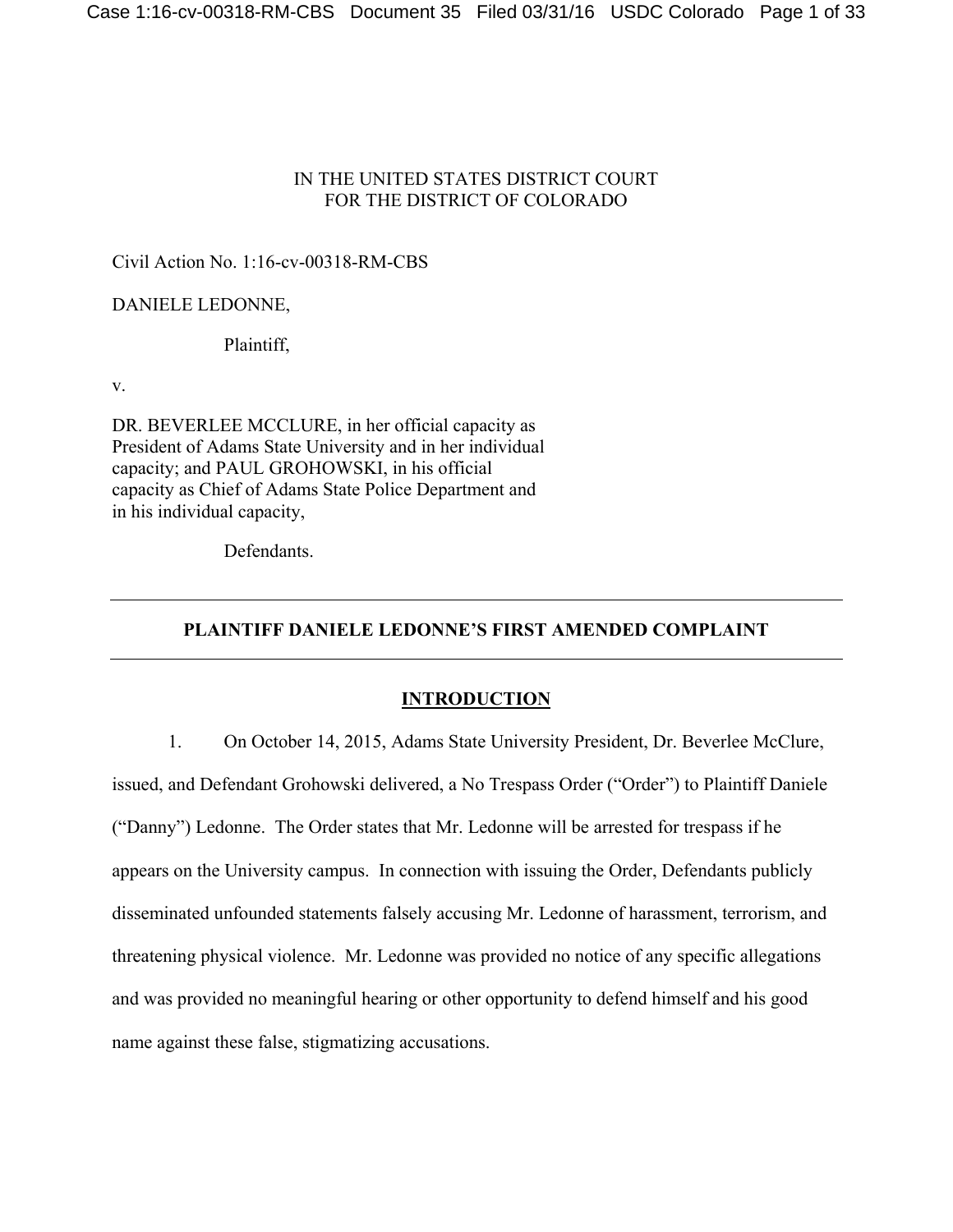2. Defendants McClure and Grohowski arbitrarily singled out Mr. Ledonne from others who were similarly situated and failed or refused to give him due process of law in connection with banning him from campus.

3. Adams State University generally holds itself out as open to the general public to attend programs and use its facilities for educational, cultural, and informational purposes. Such use includes access to the library and attendance at seminars, lectures, concerts, and plays, among other events. Members of the general public, therefore, have a First Amendment right of access to this information, and the Defendants cannot restrict this First Amendment right without due process and without a legitimate, reasonable, overriding basis for doing so. In this instance, Defendants banned Mr. Ledonne from the campus—denying him his First Amendment right to receive information and ideas -- without any legitimate or reasonable basis and without due process.

4. Mr. Ledonne seeks a declaratory judgment that Defendants violated his constitutional rights, as well as interim and permanent injunctive relief to preserve his right to enter onto the public campus of Adams State University, which has traditionally been open and remains open to the public-at-large.

5. Mr. Ledonne also seeks actual damages for the reputational, economic, and other harm he has suffered as a result of Defendants' unconstitutional conduct.

# **JURISDICTION AND VENUE**

6. This action arises under the Constitution and laws of the United States, including 42 U.S.C. § 1983. Jurisdiction is conferred on this Court, pursuant to 28 U.S.C. §§ 1331 and 1343.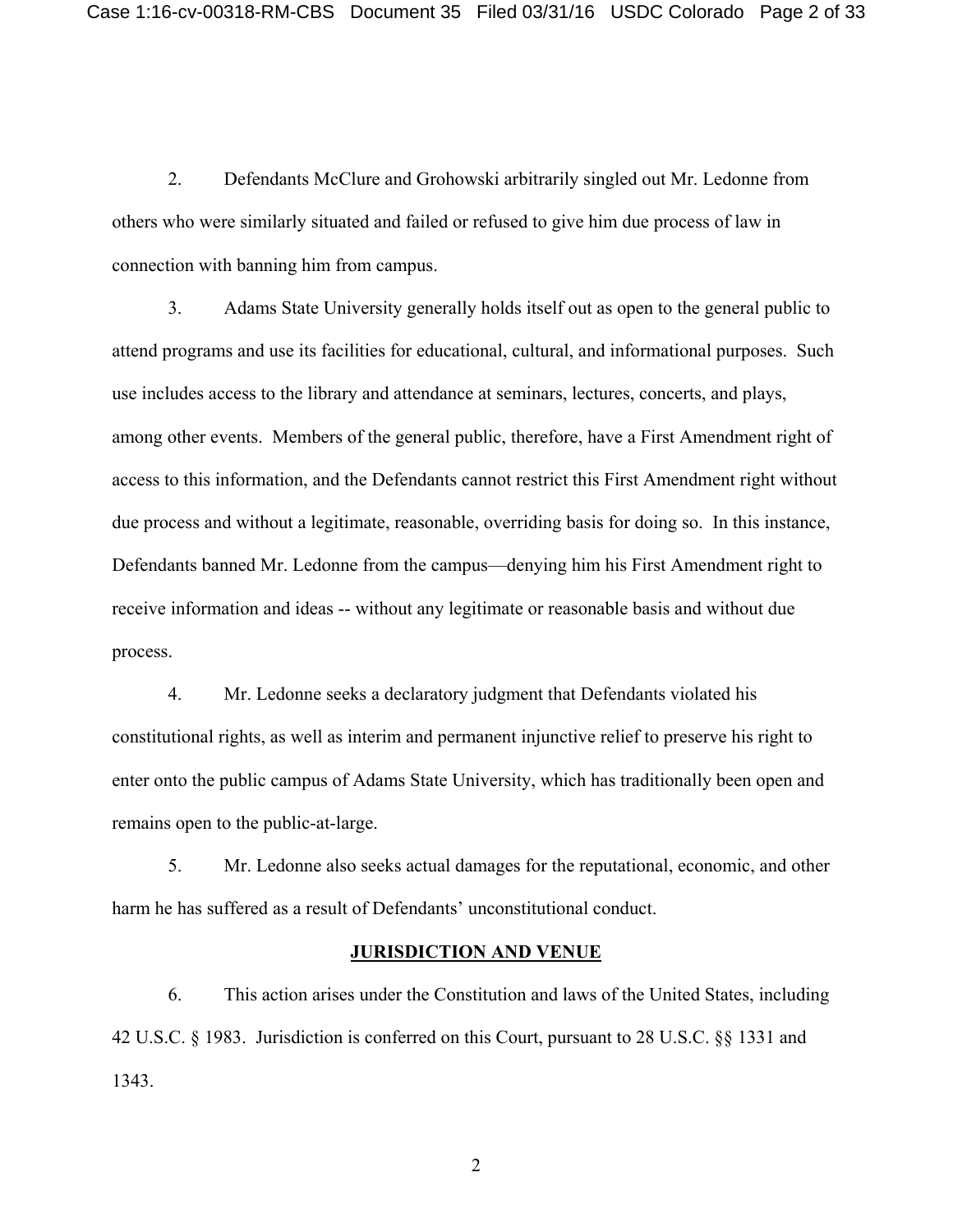7. This Court has jurisdiction to issue the declaratory relief requested, pursuant to the Declaratory Relief Act, 28 U.S.C. §§ 2201, 2202.

8. Venue is proper in the District of Colorado, pursuant to 28 U.S.C. § 1391(b). The Defendants reside within the District of Colorado, and all relevant events occurred and will occur in the District of Colorado.

#### **PARTIES**

9. Plaintiff Daniele Ledonne is a resident of Alamosa, Colorado. Mr. Ledonne is known as "Danny" Ledonne.

10. Defendant Beverlee McClure is President of Adams State University, which is located in Alamosa, Colorado. She is sued in her official capacity for injunctive and declaratory relief. She is sued in her individual capacity for actual damages in an amount to be determined at trial.

11. Defendant Paul Grohowski is Chief of the Adams State University Police Department. He is sued in his official capacity for injunctive and declaratory relief. He is sued in his individual capacity for actual damages in an amount to be determined at trial.

12. All actions and inactions of the Defendants described herein are carried out under color of state law.

### **FACTUAL ALLEGATIONS**

13. Mr. Ledonne was raised in Alamosa, Colorado. He earned his undergraduate degree in Visual Media Arts at Emerson College in 2004. He then attended American University, where he obtained a Master of Fine Arts in Film and Electronic Media in 2010. He holds the terminal degree in his field.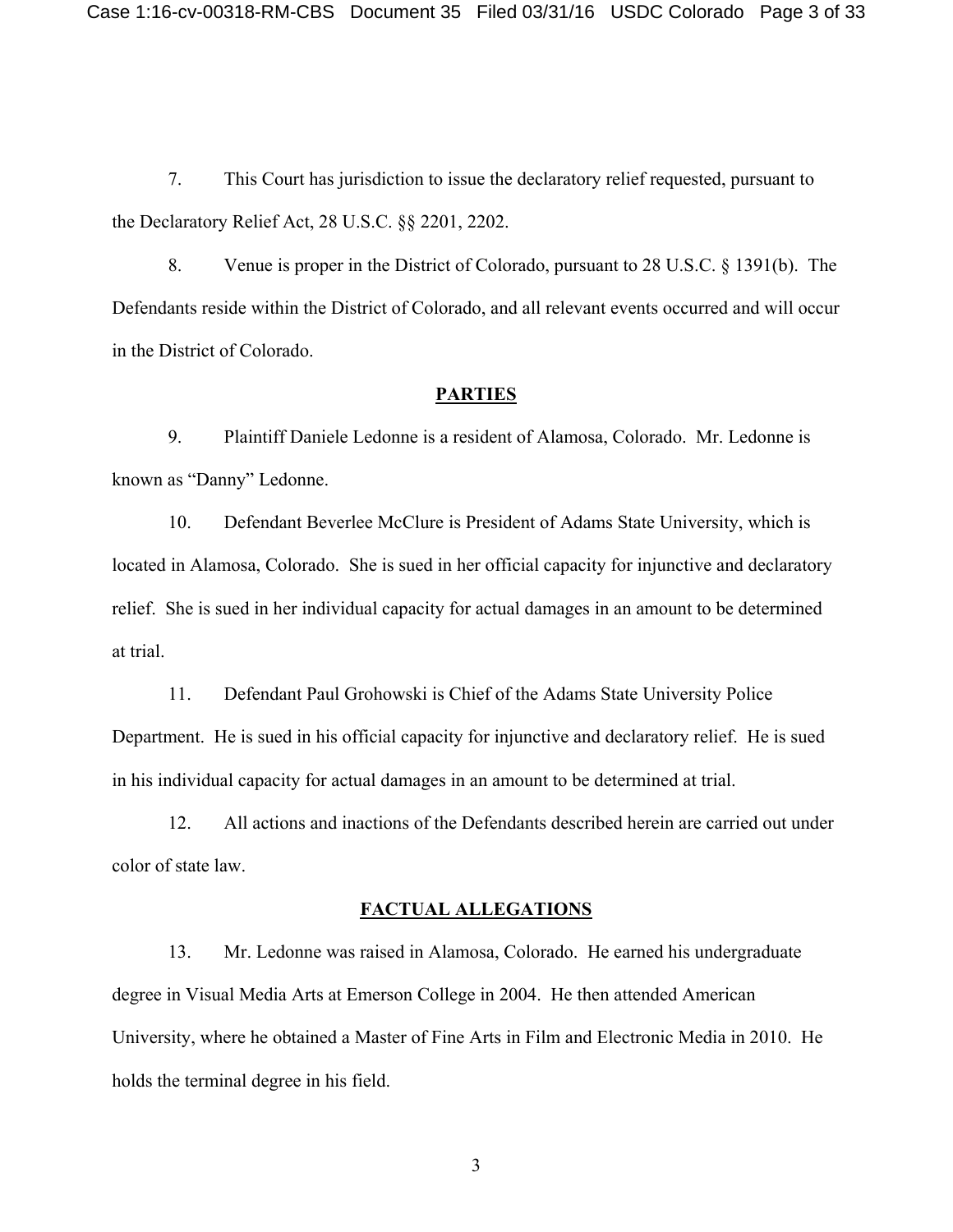14. Mr. Ledonne has more than ten years of experience in videography and is the owner and operator of Emberwilde Productions, LLC, a video production business.

15. Mr. Ledonne has taught media production for numerous K-12 and higher education programs over the past ten years.

## *Mr. Ledonne's Employment with Adams State University*

16. From May 2011 through June 2014, Adams State University employed Mr. Ledonne as a part-time adjunct professor of video coursework in the Mass Communication program.

17. Beginning in July 2011, Adams State University also hired Mr. Ledonne, through his company, Emberwilde Productions, on a contractual basis to create and edit a variety of videos for the University's ongoing use. Mr. Ledonne worked with the Adams State University Creative Relations Office to create marketing and promotional videos that are used on the Adams State University website.

18. In December 2013, Mr. Ledonne applied for a full-time, tenure track position as Assistant Professor of Mass Communication, to begin the following school year. In April 2014, Mr. Ledonne was informed that he was not chosen for the position. No one was hired for this position in 2014.

19. In August 2014, Mr. Ledonne accepted a one-year position as a full-time visiting assistant professor. He worked in that capacity until his contract with Adams State University ended in June 2015.

20. Throughout his employment with Adams State University, Mr. Ledonne received consistently high student evaluations and "meritorious" departmental evaluations.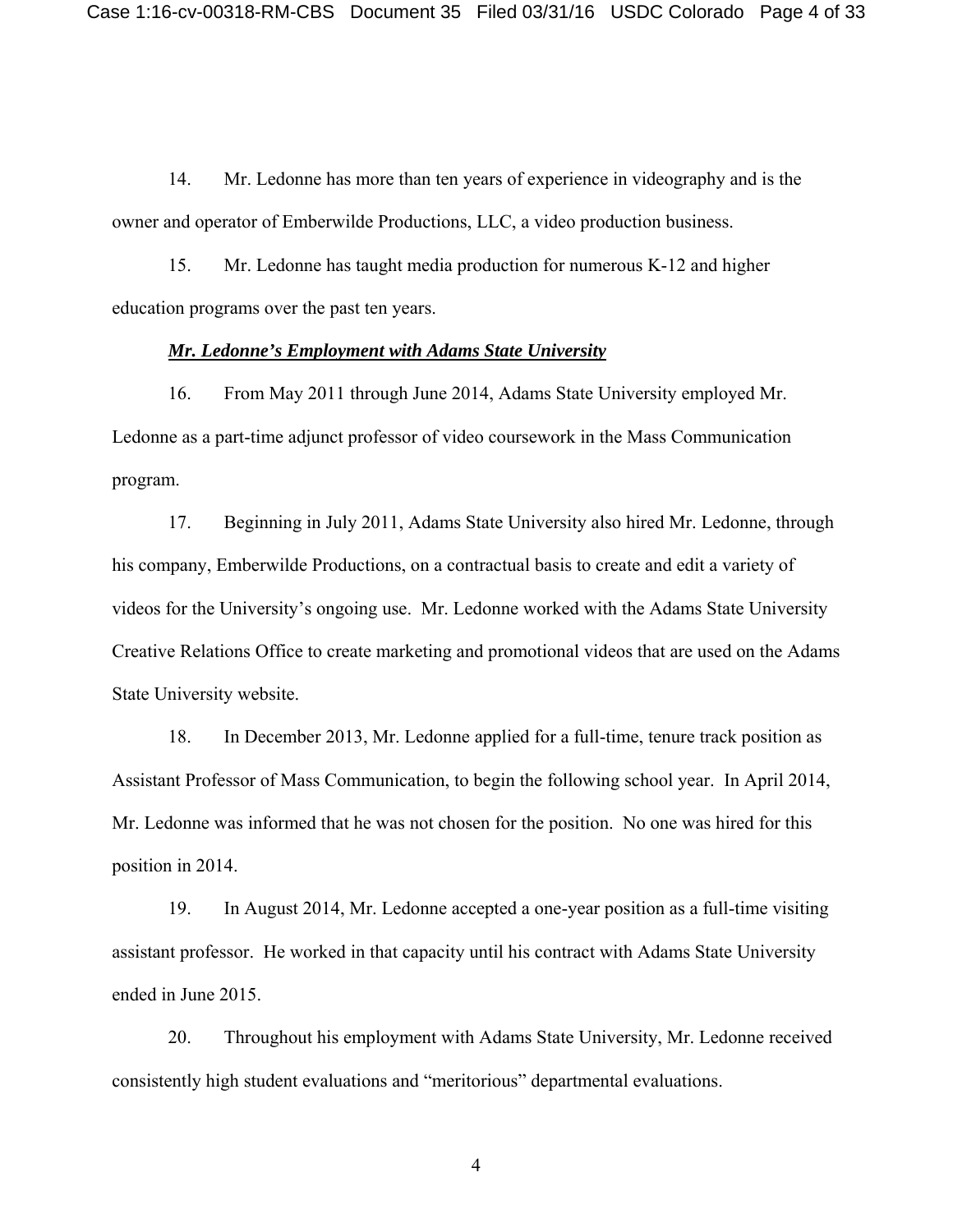21. By the time of the 2014-2015 school year, Mr. Ledonne's independent contract with Adams State University included \$10,000 worth of video production work annually.

22. In December 2014, Mr. Ledonne again applied for a full-time, tenure track position as Assistant Professor of Mass Communications, to begin the following school year.

23. In February 2015, Mr. Ledonne learned that he was not selected for the position.

24. In March 2015, Mr. Ledonne filed a complaint with the Adams State University Office of Equal Opportunity (OEO), alleging that the hiring process was flawed.

25. In April 2015, Mr. Ledonne understood, based on conversations with then-Vice President of Enrollment Management, Dr. Michael Mumper, and Director of Creative Relations, Mark Schoenecker, that Mr. Ledonne's video contract for the 2015-2016 school year would increase from \$10,000 to \$20,000 annually.

26. In April 2015, Mr. Ledonne learned, based on conversations with then-President, Dr. David Svaldi, that the contract for his teaching position would not be renewed.

27. In August 2015, Mr. Ledonne spoke with Mr. Schoenecker, who stated that he had met with the new President of Adams State University, Defendant McClure. Mr. Schoenecker reported that he was told he could "no longer hire [Mr. Ledonne]" but was given no explanation as to why.

#### *Mr. Ledonne's Investigation into Adams State University*

28. Mr. Ledonne utilized the Colorado Open Records Act (CORA) to obtain his scoresheets from the application process for the full-time faculty position.

29. During the summer of 2015, after Mr. Ledonne was no longer employed by Adams State University, he continued to attend administrative meetings at the University as an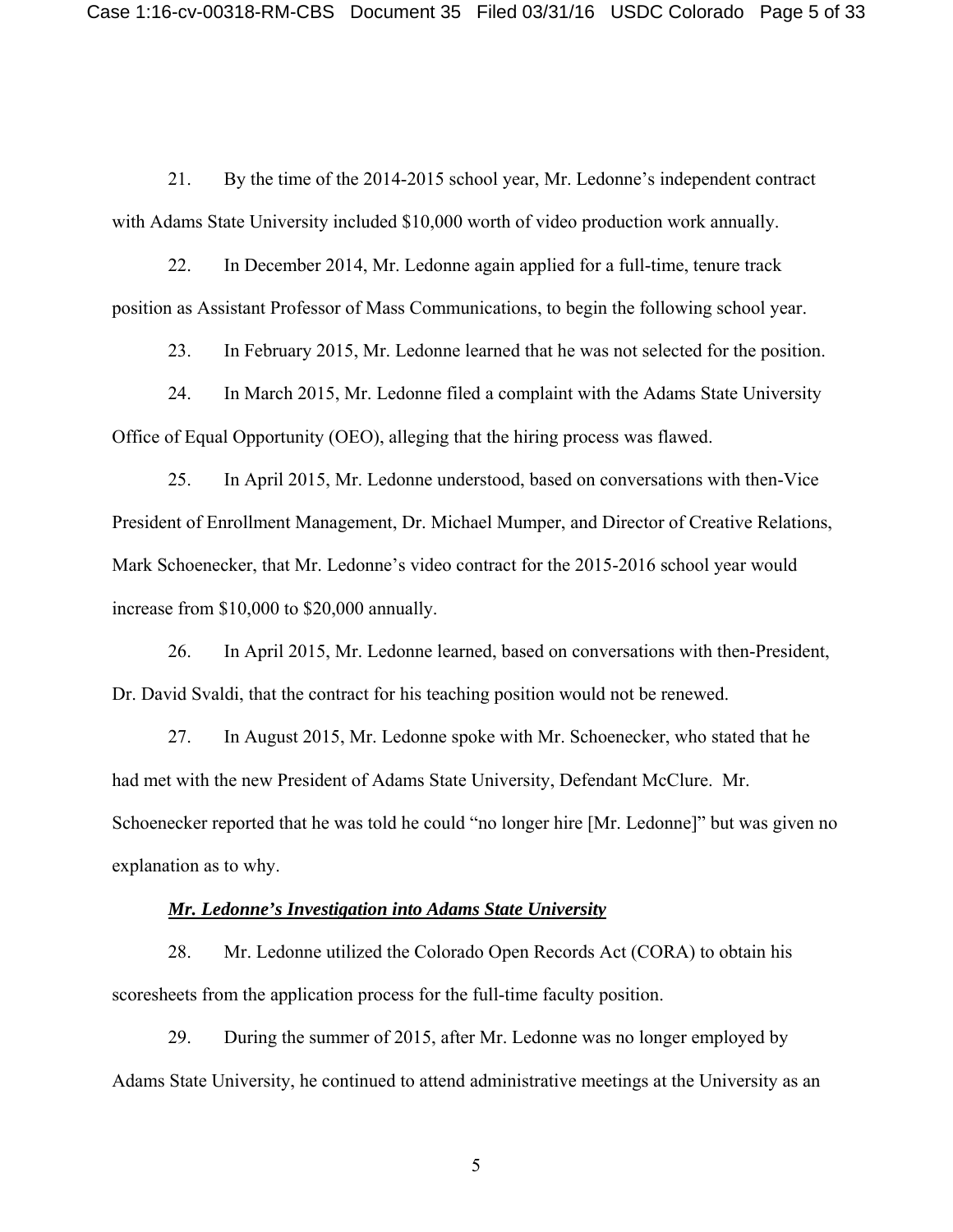invited presenter, serving as Vice Chair for the Contingent Faculty Instructor Council, and also as an observer.

30. Beginning in September 2015, Mr. Ledonne also sought access to public records relating to compensation for Adams State University faculty, staff, and administration. He subsequently lawfully requested additional data for adjunct faculty, as well as budget requests for all University travel.

31. On September 6, 2015, Mr. Ledonne launched a website called WatchingAdams.org. The purpose of the website was to provide access to publicly-available data in order to bring light to concerns about the practices of the administration at Adams State University. The website also featured articles, some which were critical of the Adams State University administration, as well as interviews with former students, faculty, and staff.

32. At no time did Mr. Ledonne ever express any opinions or make any statements that could be considered even remotely physically threatening or violent toward anyone or anything at Adams State University.

33. In September 2015, Mr. Ledonne's Adams State University e-mail account and email address were terminated. Mr. Ledonne contacted Tracy Rogers, Director of Human Resources, to request the account be re-activated, as Mr. Ledonne used it to maintain the website of the Southern Colorado Film Festival. Mr. Ledonne served as Director of the Film Festival, which was set to take place at Adams State University for its third consecutive year in October 2015. Ms. Rogers declined this request, stating that as a non-employee, Mr. Ledonne was not entitled to an Adams State University e-mail account.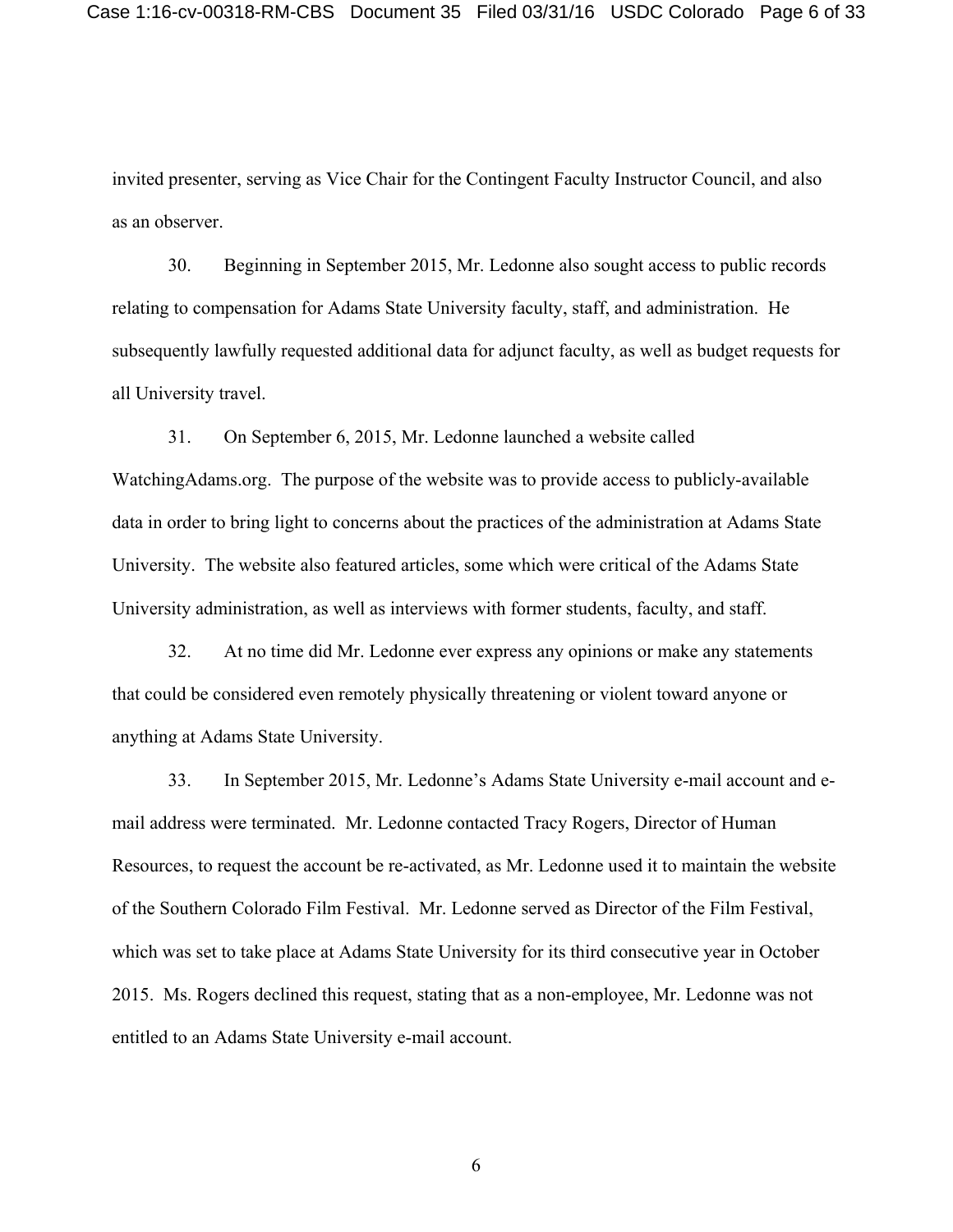34. On October 12, 2015, on the Watching Adams website, Mr. Ledonne published three articles critical of the University. The articles criticized the University for (1) pay disparity between staff/faculty and administration; (2) for a potential violation of the Colorado Wage Act due to an ongoing practice of delayed paychecks to adjunct instructors; (3) for identifying the University's failure to respond to CORA requests within the time limits prescribed by law; and (4) a CORA request that took 68 days to be fulfilled by Adams State University's Department of Human Resources. Copies of these articles are attached as **Exhibit 1**.

#### *Adams State University Bans Mr. Ledonne from Campus Without Due Process*

35. The day after the articles were published, on October 13, 2015, Defendant McClure contacted Mr. Ledonne to inform him that, as a non-employee, he was not permitted to attend administrative meetings at the University.

36. On October 14, 2015, two days after Mr. Ledonne published the three Watching Adams articles critical of the University, Defendant Grohowski hand-delivered to Mr. Ledonne the No Trespass Order that is challenged in this case, signed by Defendant McClure. A copy of the Order is attached as **Exhibit 2**.

37. The Order states that for "an indefinite period of time," Mr. Ledonne is "prohibited from being on Adams State University property." It further states that his "**presence on any property owned or operated by Adams State University will result in [his] immediate arrest for trespass**." (emphasis in original.)

38. The No Trespass Order further states that Mr. Ledonne is prohibited from access to Adams State University because his "alleged behavior is deemed to be detrimental to the wellbeing of the institution and/or incompatible with the function of the University."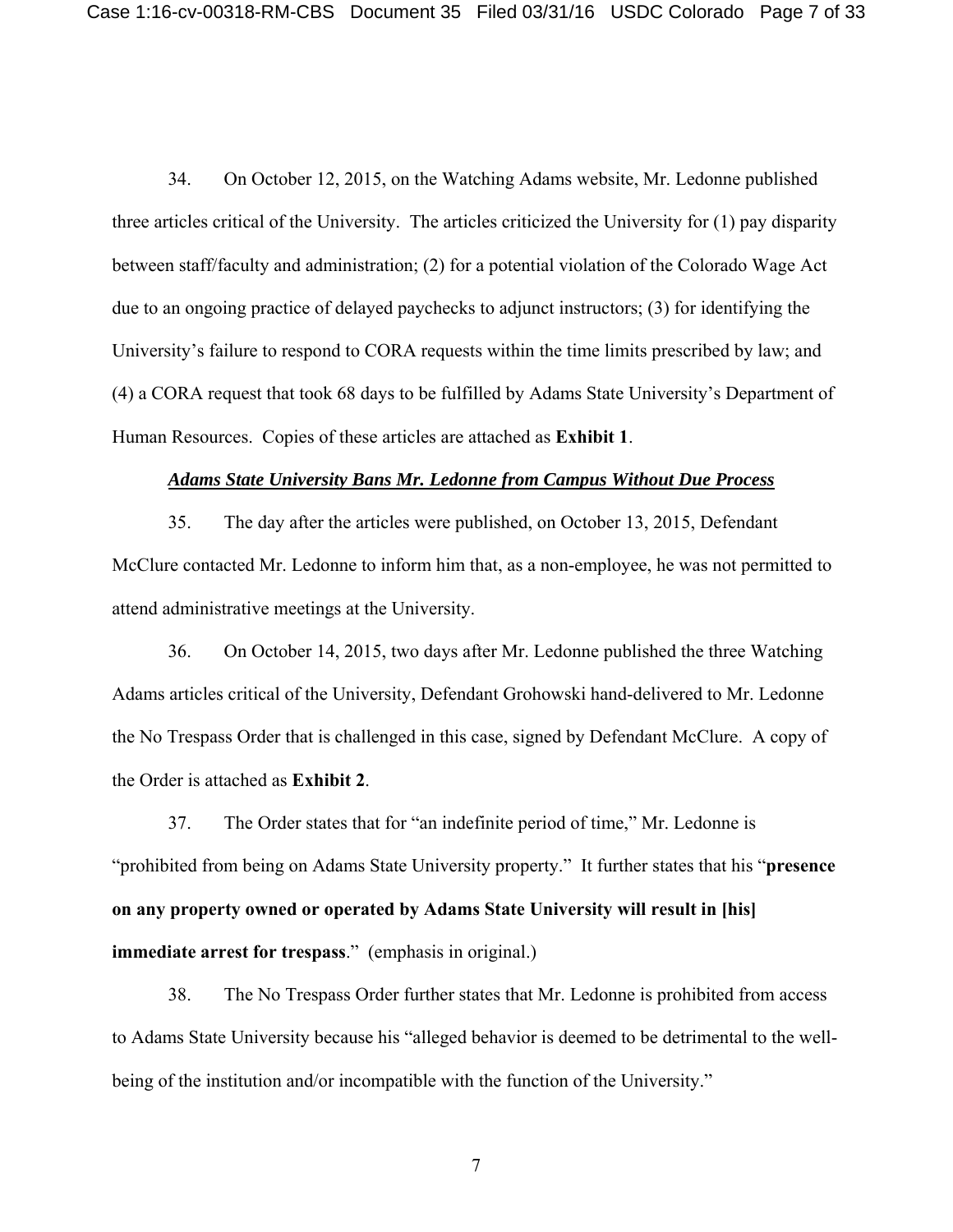39. The Order was issued without notice, without a hearing, and prior to any other opportunity to be heard. Indeed, Mr. Ledonne was provided no notice or details of the "alleged behavior" that purportedly justified the Order. Mr. Ledonne was not provided with any advance notice that such an order was to be issued, nor was he given an opportunity to challenge the basis for issuing such an order prior to its issuance.

40. The Order includes reference to an "appeal," stating, "[y]ou are also advised that you may not return to campus including any campus facilities until a decision is made to any appeal. The appeal must be in writing and must be made within ten days of the receipt of this notice." The Order provides the name and address of Jessica Salazar, Assistant Attorney General in the Colorado Department of Law, State Services section, Education Unit, as the person to whom the appeal should be directed. Mr. Ledonne contacted Ms. Salazar, who denied that she was the appropriate person for an appeal. Instead, Mr. Ledonne was told he should appeal to Kurt Cary, the Interim Vice-President of Adams State University, who reports directly to Defendant McClure.

41. Mr. Ledonne wrote to Vice-President Cary on October 27, 2015, disputing the propriety of the Order, protesting that he was given no notice of what behaviors or conduct he was alleged to have committed that would justify a campus ban, and disputing that he had ever been violent or issued any statements that would express an intent to cause physical harm.

42. On November 2, 2015, Vice-President Cary responded to Mr. Ledonne. Mr. Cary proposed that Mr. Ledonne attend a meeting, which was "provided as an opportunity to provide information related to your appeal." Vice-President Cary's letter again provided no explanation of the evidence the University had against Mr. Ledonne or notice of any kind relating to the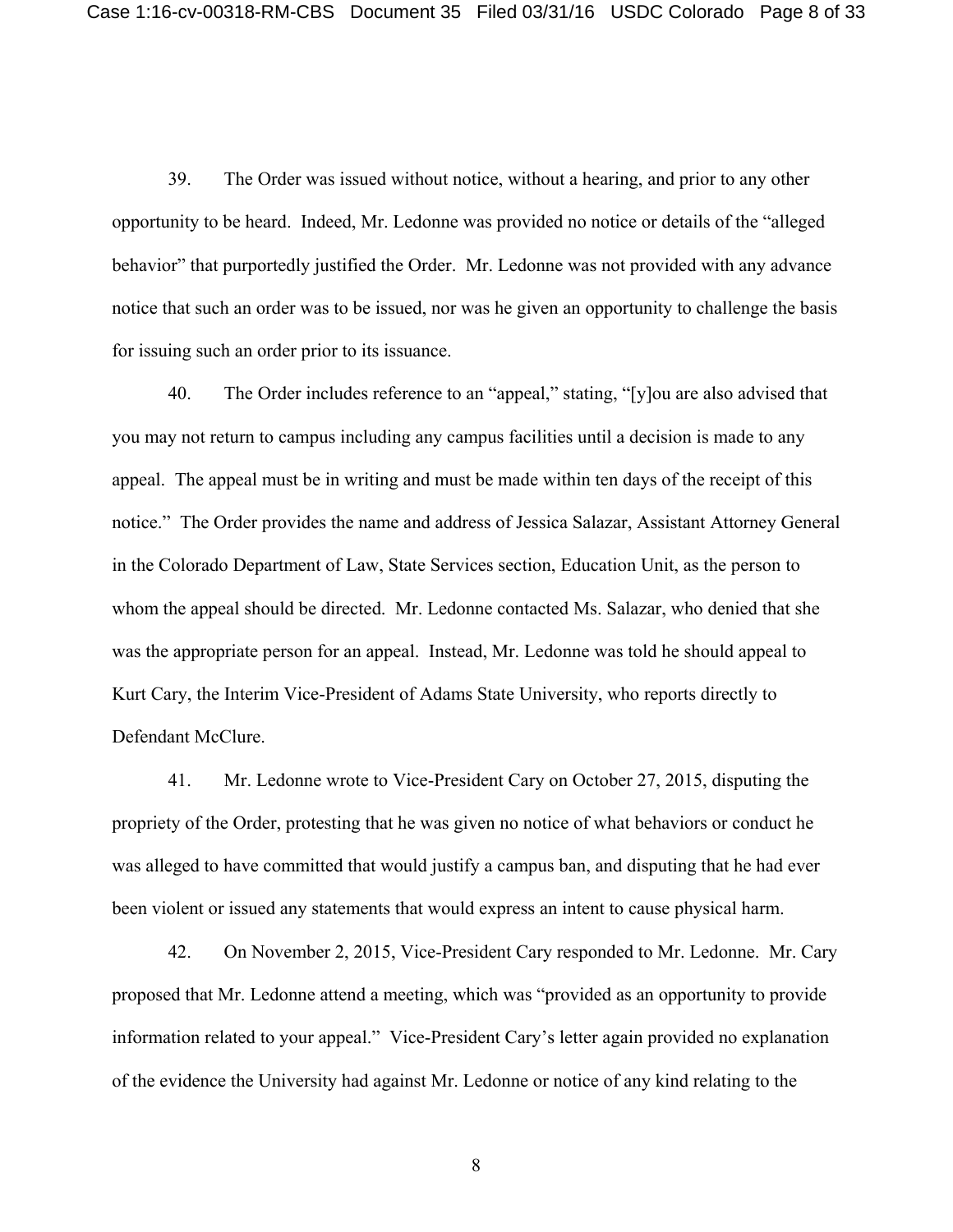conduct or behavior that caused Mr. Ledonne to be banned from campus. Vice-President Cary said he would notify Mr. Ledonne of his decision on Mr. Ledonne's "appeal" no later than ten business days from the date of the meeting. A copy of the correspondence is attached as **Exhibit 3**.

43. Without notice of the precise allegations or an explanation of the evidence against him, Mr. Ledonne could not meaningfully prepare for or participate in any post-deprivation appeal process.

44. The issuance of the No Trespass Order without notice or a meaningful hearing was in violation of Adams State University's written policy regarding conduct and behavior of non-students on campus.

45. The University's Student Handbook (pages 1-19 attached as **Exhibit 4**) in force during October 2015, includes a "Non-Student Policy." It specifies that "[p]ersons on campus who are not students or employees of the University are required to adhere to the Code of Conduct when on campus or grounds of the University or participating in University-sponsored activities." (Ex. 4 at 19.)

46. The Code of Conduct provides a detailed listing of the behavior required of nonstudents on campus, including, among others, observation of all laws, refraining from disorderly conduct, refraining from bullying of any type, refraining from engaging in harassing behavior, and refraining from obscene, lewd, or indecent conduct. (Ex. 4 at 16-17.) Per the Handbook, violations of University policies by a non-student may bring about the sanction of a "Persona non grata" order. Under the University's then-existing policy, such an order shall be issued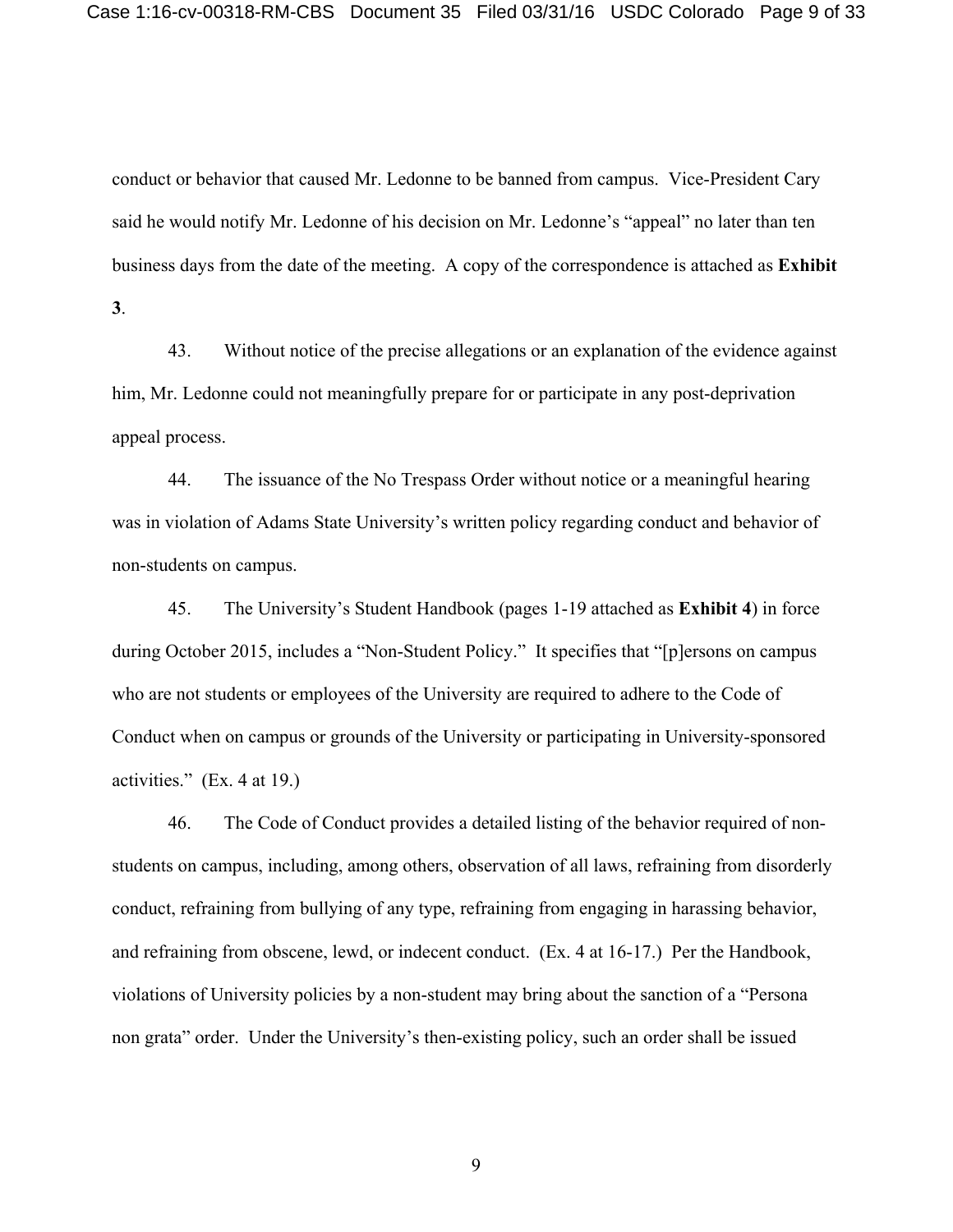"*after* a reasonable attempt to notify the individual of the basis for the order and an opportunity to be heard on the matter by a designated University official." (Ex. 4 at 19.) (emphasis added.)

47. In tandem with the issuance of the No Trespass Order to Mr. Ledonne in October 2015, Adams State University administrators attempted to introduce a new, revised Persona Non-Grata Policy ("PNG") for first reading at the President's Cabinet committee. In a subsequent meeting, the PNG policy was tabled at second reading because several faculty and staff cited legal concerns with the proposed new policy. In a January 2016 Cabinet meeting, a revised draft of the PNG policy was approved.

# *Mr. Ledonne's Professional and Community Obligations Require His Presence on Campus*

48. In addition to his video contract work with Adams State University, Mr. Ledonne works with other members of the Alamosa community on video projects on a contractual basis. Many of the events he is hired to record take place on the Adams State University campus and they are open to the public.

49. For example, Mountain Valley Dance Studio performs annual spring dance recitals and, in December, *The Nutcracker* ballet at the Adams State University Theatre. Since 2004, Mountain Valley Dance Studio has regularly hired Mr. Ledonne to serve as the videographer for these performances.

50. Hilos Culturales hired Mr. Ledonne to film the Hilos Culturales retreat on the Adams State University campus from July 19-22, 2015. Mr. Ledonne received a certificate of appreciation for this production and can reasonably expect to be involved with the organization again in the near future.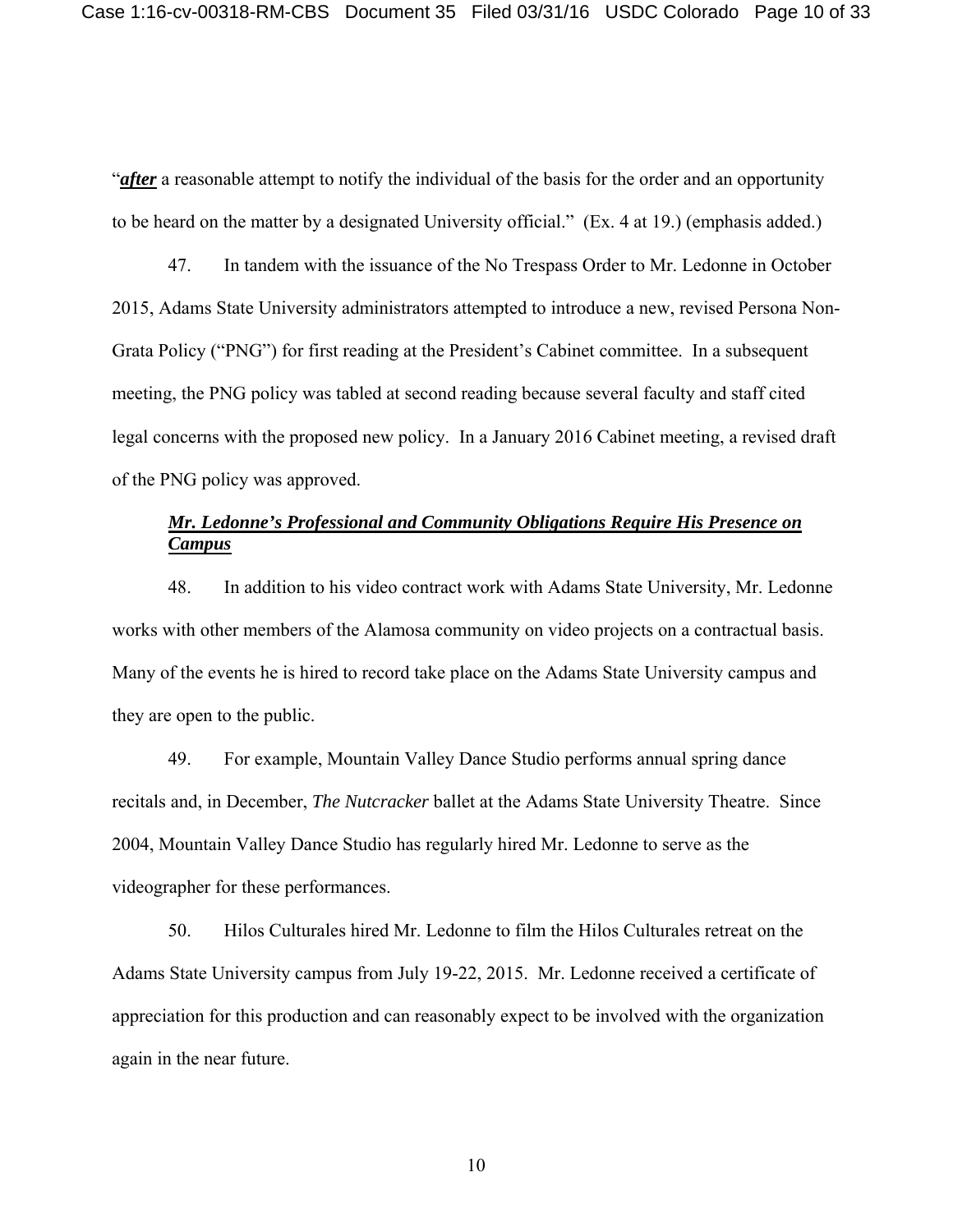51. Mr. Ledonne has a long-running relationship with the Southern Colorado Film Commission, which holds its annual Southern Colorado Film Festival on the Adams State University campus. In 2015, Mr. Ledonne was the Director of the Film Festival. When his University e-mail account was terminated, when he was told he was prohibited from attending administrative meetings, and upon learning of a proposed PNG policy, Mr. Ledonne re-assigned his Film Festival duties to ensure the Festival's smooth ongoing operation. Mr. Ledonne was unable to attend the 2015 Festival because of the No Trespass Order, which was issued just one day before the Festival began.

52. Mr. Ledonne also works as a Media Producer for the Rio Grande Healthy Living Park. The organization occasionally holds public meetings on the Adams State University campus, and Mr. Ledonne has recorded these meetings as part of his job responsibilities.

53. Mr. Ledonne has also been hired as a videographer and photographer for the Alamosa Live Music Association. This organization regularly holds concerts at the Adams State University music hall, Leon Memorial, and Mr. Ledonne has filmed and photographed these concerts.

54. During the summer of 2016, Mr. Ledonne will be traveling to Peru on an Adams State University biology field study program, working as a professional videographer and photographer. Orientation meetings for this international educational program, for which Mr. Ledonne has pre-paid in full, will be taking place on the Adams State University campus in the succeeding months.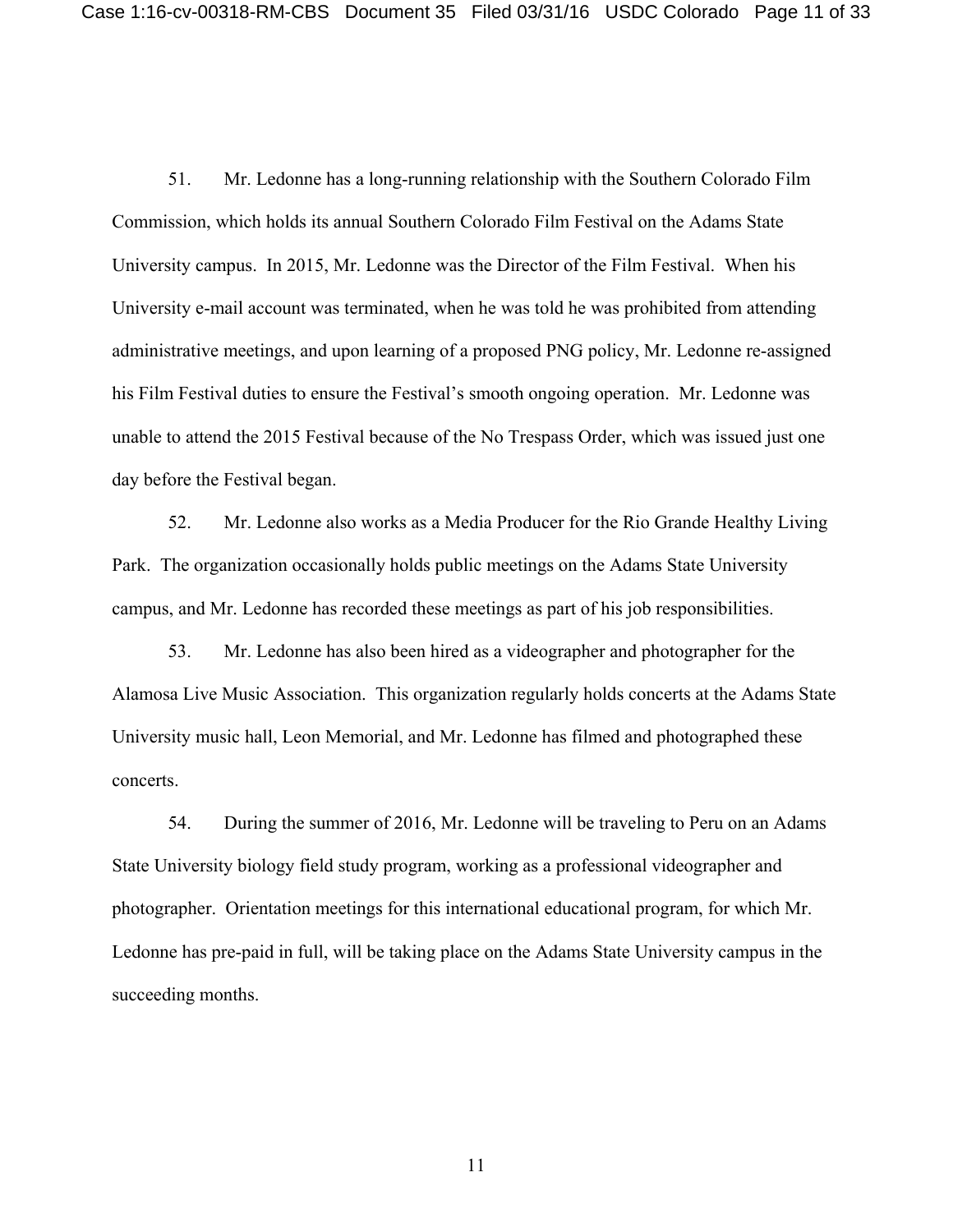55. In order to continue to fulfill his professional obligations, it is necessary for Mr. Ledonne to attend these and other events held on campus, such events just as any other member of the public or invited guest would be permitted to do.

56. As Mr. Ledonne has worked as a professor for many years and has many colleagues and friends at Adams State University, it is also vital to his ongoing professional networking in the field of higher education that he be able to attend University functions in his dual capacities as a community member and educator in his field.

57. Beyond his professional obligations on the Adams State University campus, Mr. Ledonne, like any member of the Alamosa community, has in the past and hopes to continue to take advantage of the many cultural and artistic programs that are held on campus and are open to the public. For example, Mr. Ledonne frequently attended Adams State University theatre productions prior to the banishment. This spring, the theatre program is producing *Arcadia,* and Mr. Ledonne would like to attend the production. Furthermore, before Defendants issued the No Trespass Order, Mr. Ledonne frequently attended concerts, faculty lectures, art gallery openings, and cultural events which all took place on the Adams State University campus.

58. Alamosa is in the San Luis Valley, a relatively rural and isolated region of Colorado. The Adams State University campus is the hub of intellectual and cultural life in Alamosa. The campus is open to the public, and the public is encouraged to attend many of the cultural, artistic, and educational programs that occur regularly on campus.

59. For example, the Adams State University library is open to the public. All residents of the San Luis Valley over the age of 16 are encouraged to apply for and are freely issued library cards to the ASU library. The San Luis Valley is a "library desert"; many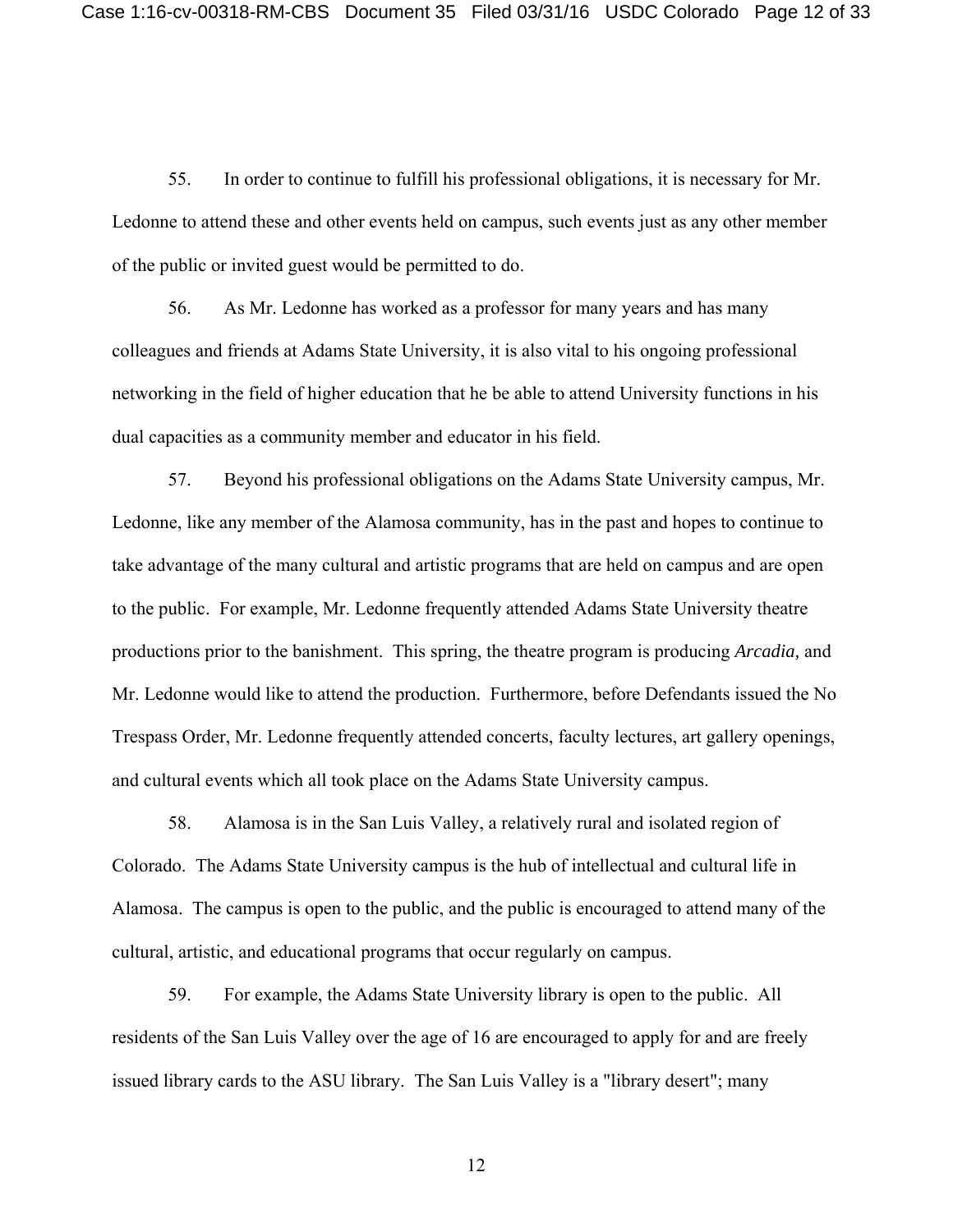communities and schools lack libraries and librarians. Thus, for many members of the public, the Nielsen Library at Adams State University is the primary means for accessing information. The ASU Library is not just an academic library, but also in many ways is a public library that plays an essential role in the rural community that is the San Luis Valley. Community members can check out materials, borrow materials, and place interlibrary loan requests. Community members are welcome to any of the ASU Library's many events and non-student, non-faculty community members usually make up the majority of attendees at the Library's events.

60. As Adams State University boasts on its own website: "As the Regional Education Provider for southern Colorado, Adams State University is crucial to enhancing the area's educational opportunity, economic development, and cultural enrichment."

61. To ban an Alamosa resident from the campus of Adams State University is to effectively ban that person from participating in most intellectual and cultural life in the San Luis Valley.

62. Prior to his ban from campus, Mr. Ledonne regularly used and visited the ASU Library, and attended numerous cultural and educational events on campus.

63. Because Adams State University is the center of the cultural and intellectual life of the San Luis Valley, ideas and information freely flow from the programs that regularly occur on campus, whether through lectures or educational discussions among participants. Mr. Ledonne has a First Amendment constitutional right to receive such information and ideas. *See Board of Educ., Island Trees Union Free School Dist. No. 26 v. Pico*, 457 U.S. 853, 867 (1982); *Doe v. City of Albuquerque*, 667 F.3d 1111 (10th Cir. 2012).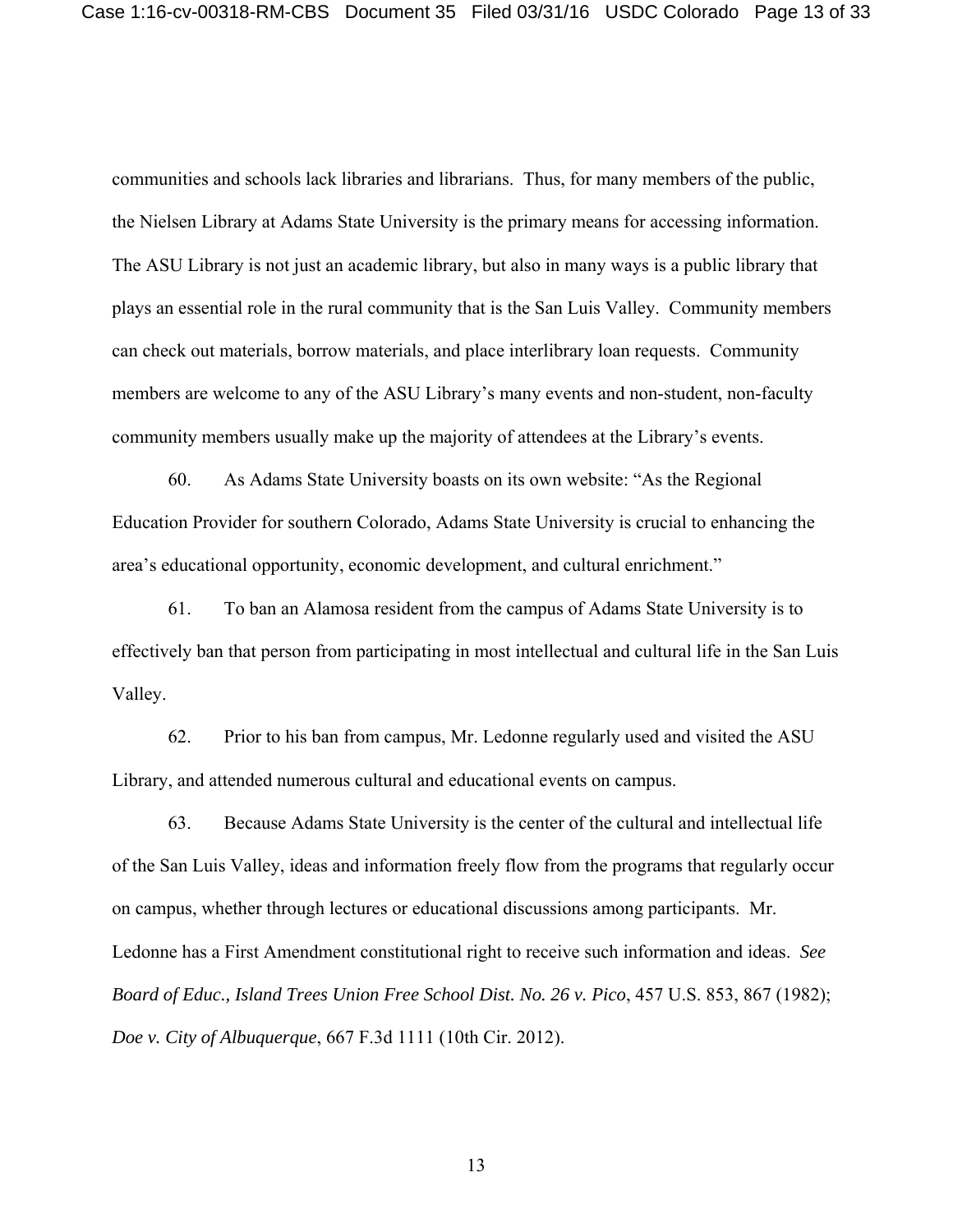## *Defendants' False, Defamatory, and Public Statements About Mr. Ledonne in Connection With the No Trespass Order*

64. In connection with and in the context of the issuance of the No Trespass Order, Defendants made and issued false and stigmatizing public statements about Mr. Ledonne, injuring his reputation in the academic and professional communities and in Alamosa, generally.

65. On October 28, 2015, Defendant Chief Grohowski issued an open letter to "all ASU faculty and staff" in which he asserted that he made "the decision and recommendation to disallow" Mr. Ledonne on campus. Defendant Grohowski cited his "concern for public safety" in relation to "Mr. Ledonne's behavior while at ASU." Defendant Grohowski stated that Mr. Ledonne "made numerous members of the faculty and staff uncomfortable by his actions, words, and behaviors." Defendant Grohowski further claimed that Mr. Ledonne "began to harass members of the Svaldi family on social media." (Dr. David Svaldi is the former President of Adams State University, preceding Defendant McClure in the position). Defendant Grohowski acknowledged that "Mr. Ledonne's behavior has not yet breached the realm of violation of our laws."

66. In connection with issuance of the No Trespass Order, Defendant McClure granted an interview with the Valley Courier, the local general circulation newspaper. In that interview, Defendant McClure made false stigmatizing statements about Mr. Ledonne, accusing him of harassment, terrorism, and representing a threat to campus safety. On November 7, 2015, the Valley Courier published an article based on the interview with Defendant McClure. (The Valley Courier article is attached as **Exhibit 5**.) The Valley Courier reported as follows:

 Defendant McClure stated that over the course of the prior two years, Mr. Ledonne "began to harass the institution and harass the former president."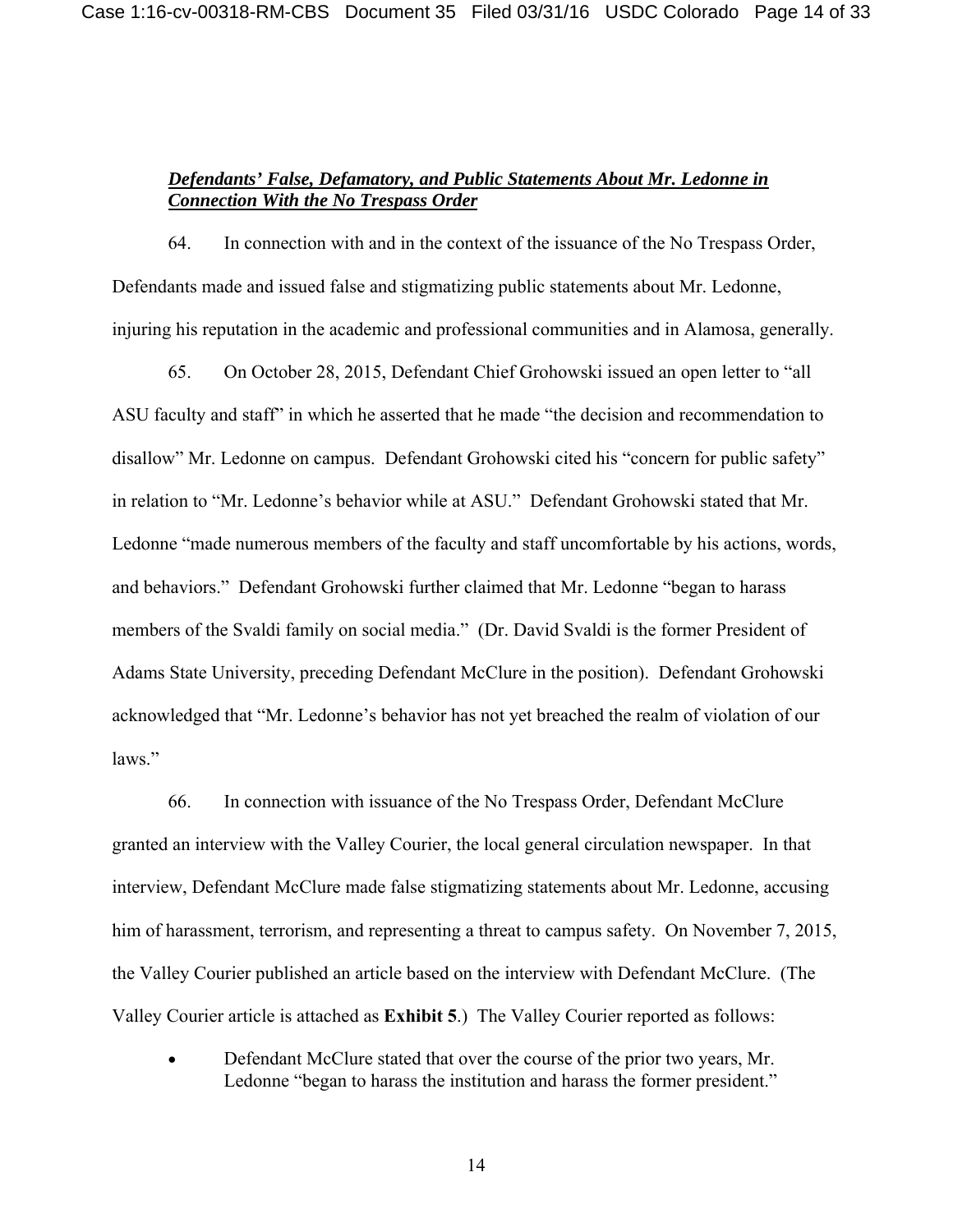- Defendant McClure stated that "[t]here were patterns of behavior that happened along with the creation of that website, that when we put it all together and looked at the timeline, targeting us and other community members . . .."
- "McClure said the University's list of instances, events, and behaviors by Ledonne demonstrate that he is a potential threat to campus safety."
- Defendant McClure stated that "[t]he personal attacks and the terrorism against me and the previous president and individuals on campus [*sic*] we're all under a veil of silence because of the legal matters of that."
- 67. On November 9, 2015, the Adams State University Board of Trustees issued a

memo to "ALL FACULTY AND STAFF" which stated that the No Trespass Order was issued "based on safety concerns and disruptive behavior." The memo is attached as **Exhibit 6**.

68. In a press release dated November 10, 2015, Adams State University asserted that the No Trespass Order was issued "only for safety purposes" and "because faculty, staff, and the former President have expressed concerns about [Mr. Ledonne's] threatening behavior." The press release is attached as **Exhibit 7**.

69. On November 17, 2015, Defendant McClure issued a written statement to "ALL STUDENTS," asserting that the Order was necessary because Mr. Ledonne's "behavior include[d] direct and indirect threats against individuals and the campus as a whole." Defendant McClure went on to defend her decision by citing the need to safeguard the community against the frequency of "mass violence on campuses and elsewhere." The statement is attached as

#### **Exhibit 8**.

70. On November 18, 2015, Defendant McClure called for and met with a special session of the Faculty Senate, which was open to all ASU employees. During that meeting Defendant McClure: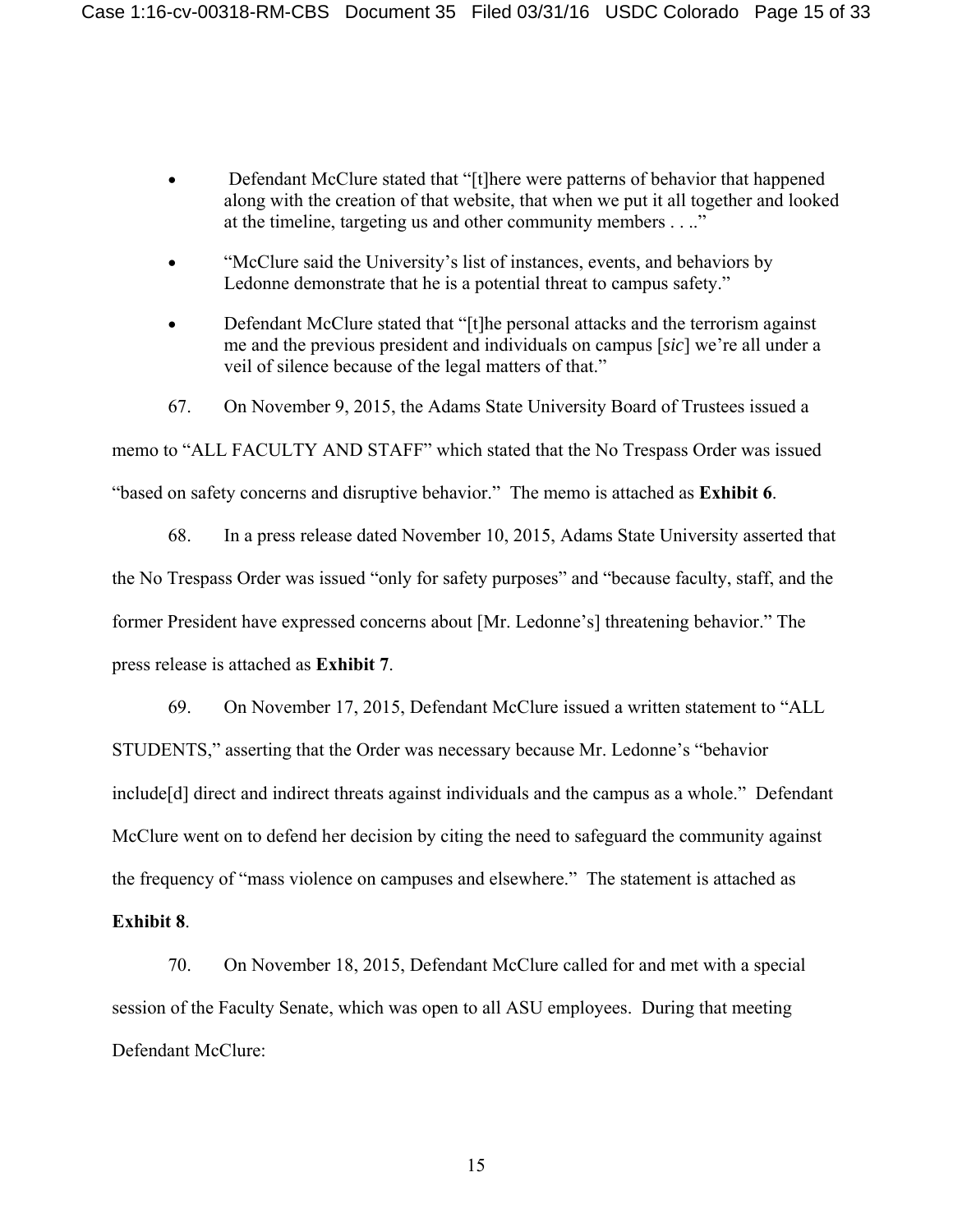- a. Held up a thick folder of documents, giving the impression that the file she was holding contained a significant amount of evidence against Mr. Ledonne;
- b. Stated that upon notifying the local police about the No Trespass Order that was issued against Mr. Ledonne, she was informed that Mr. Ledonne was currently on a Colorado State Police "watch list."
- c. Defendant McClure replied, "yes," when asked by a member of the audience if Mr. Ledonne had made threats of physical violence.

71. Each and every one of the stigmatizing accusations described in paragraphs 64-70 is unfounded and false.

72. The Adams State University Police Department has no reported complaints about Mr. Ledonne, by any person at any time, in its police database.

73. The Alamosa Police Department has no police reports or records of complaint about Mr. Ledonne, by any person at any time, in its police database.

74. In banning Mr. Ledonne from campus, Defendants deprived Mr. Ledonne of his constitutional right to due process and a name-clearing hearing. Mr. Ledonne was deprived of his constitutional right to notice of the allegations and a meaningful opportunity to contest the false allegations that were purportedly the basis for Defendants' adverse actions. Indeed, to date, Defendants have refused to provide Mr. Ledonne with notice of any specific allegations that supposedly support the false generalized defamatory accusations that Defendants have disseminated to the public.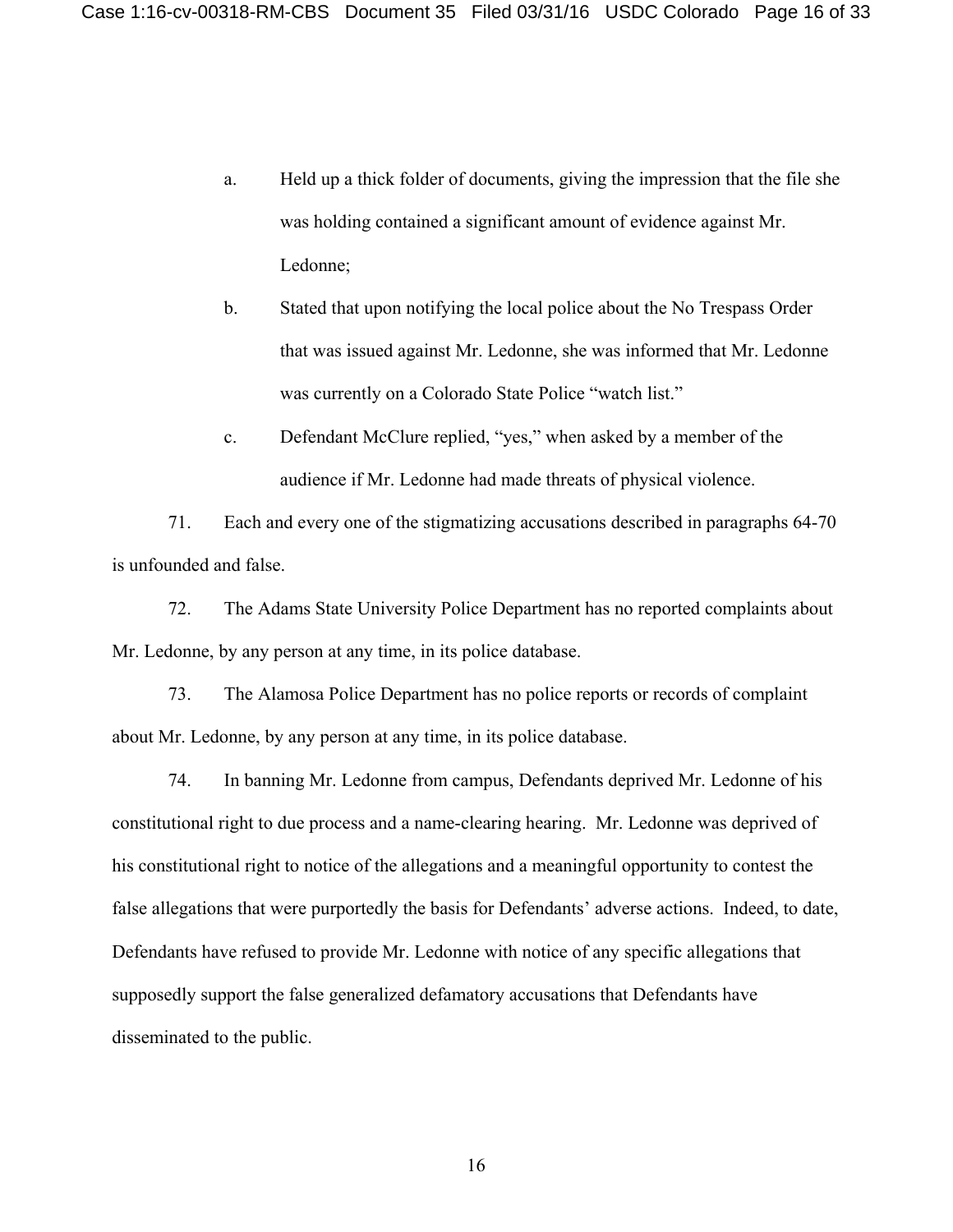### *Defendants' Statements and Actions Have Stigmatized Mr. Ledonne in the Community*

75. Mr. Ledonne has been stigmatized by the No Trespass Order, as well as Defendants' publicly and widely-disseminated statements, falsely accusing him of harassment, terrorism, threatening violence, and being a "threat to campus safety." As a result, his professional reputation has been harmed and relationships with clients, potential clients, and community organizations have been damaged.

76. One of the films Mr. Ledonne had made for a non-profit fund-raiser was not shown because of the controversy created by the No Trespass Order and the false statements made by Defendants to justify the No Trespass Order.

77. Organizations that have previously hired Mr. Ledonne to film events on the Adams State University campus have had to petition the University to allow Mr. Ledonne on campus to film their specific events.

78. On two occasions, since the issuance of the No Trespass Order, Adams State University did allow Mr. Ledonne on campus to film specific events. But Adams State University personnel nevertheless continued to emphasize that the No Trespass Order remains in place and, except for specific dates and times when very limited permission was granted, Mr. Ledonne would be arrested for trespass if he appeared on campus.

79. In order for Mr. Ledonne to fulfill his contractual obligations to attend and film performances of *The Nutcracker* ballet, scheduled for December 17 through 20, 2015, Adams State University required Mr. Ledonne to sign a letter, dated December 11, 2015. (Attached as **Exhibit 9**.) The letter gave Mr. Ledonne limited permission to be on campus for two hours prior to each day of the performance. It expressly barred him from engaging "in any contact with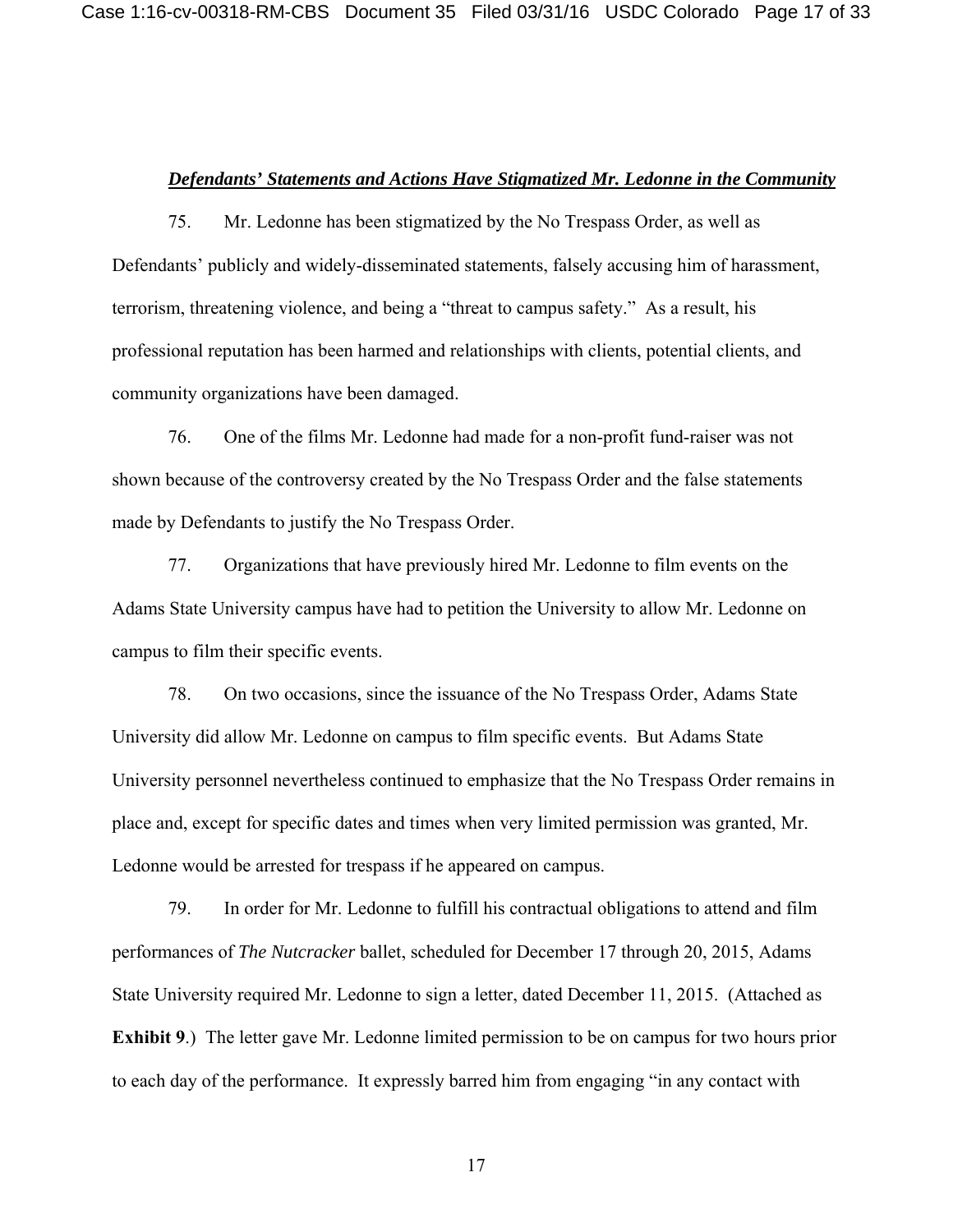University administrators, faculty, or students" while on campus. The letter stated that "in all other respects" the No Trespass Order "remains in full force and effect." Mr. Ledonne signed the letter while noting his objection to the No Trespass Order.

80. Mr. Ledonne also works with the SLV Ecosystem Council. On December 17, 2015, that organization held an art gallery opening in the Community Partnerships Building on Adams State University campus called "Art for the Endangered Landscapes." The SLV Ecosystem Council contracted with Mr. Ledonne to film this event for the organization. The organization sought and obtained special permission for Mr. Ledonne to attend the event in order to fulfill his professional obligations. Mr. Ledonne repeatedly requested this authorization in writing; however, Adams State University administration insisted on verbal communication only.

81. The continuing uncertainty about whether Mr. Ledonne may be allowed back onto campus to film any particular event or program threatens Mr. Ledonne's livelihood. The ASU campus is the location of many videography projects. Mr. Ledonne cannot represent to his clients or prospective clients with any confidence that he will be allowed onto campus to film an event.

82. Since the issuance of the No Trespass Order, Mr. Ledonne has applied for four open faculty positions at other academic institutions for which he would be otherwise qualified. Mr. Ledonne's applications in each instance were rejected.

83. The Defendants banned Mr. Ledonne from campus without due process, not because he represents a threat to staff, students, or property on the campus, but because of his research uncovering information critical of the University administration, the launching of the Watching Adams website, and his public statements challenging, among other things, Adams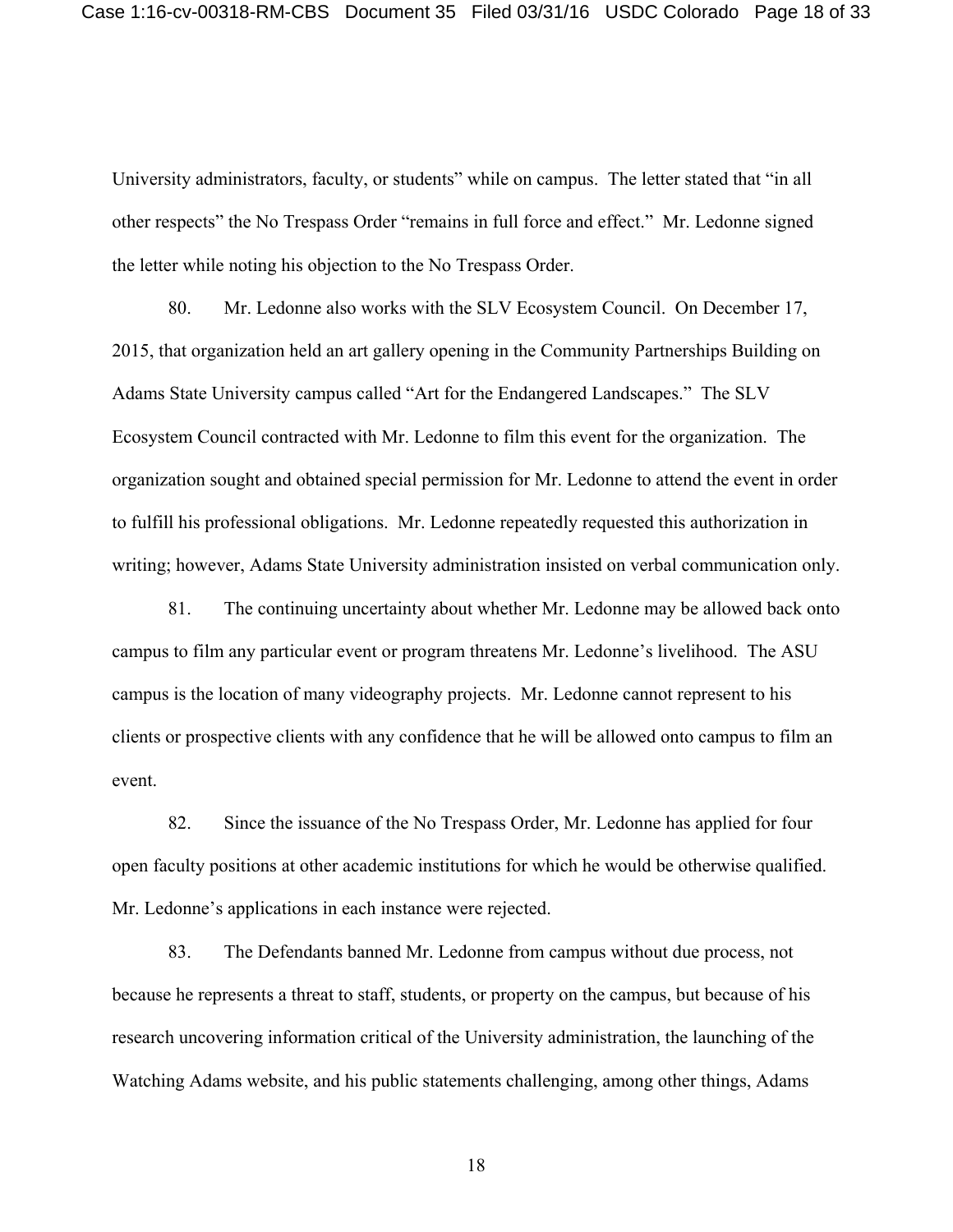State University's hiring practices and academic salaries, all of which is protected expression under the First Amendment to the United States Constitution.

84. Mr. Ledonne has not interfered with any student's opportunity to obtain an education nor has he interfered with ASU's ability to deliver such an education.

85. When Defendants banned Mr. Ledonne from the ASU campus, they denied him his First Amendment rights of access to information, without any legitimate government interest or basis for doing so. Mr. Ledonne has been damaged by this conduct.

### **DECLARATORY RELIEF**

86. An actual and immediate controversy exists between Plaintiff and Defendants.

87. Plaintiff contends that the issuance of the challenged No Trespass Order without due process and in retaliation for protected First Amendment activity violates his constitutional rights.

88. Defendants contend that the challenged Order complies with the law.

89. Plaintiff is, therefore, entitled to a declaration of rights with respect to this controversy. Without such a declaration, Mr. Ledonne will be uncertain of his rights and responsibilities under the law.

### **INJUNCTIVE RELIEF**

90. Plaintiff Ledonne is entitled to injunctive relief.

91. Defendants have enforced, and threaten to continue to enforce, the challenged No Trespass Order in the manner described in this Complaint.

92. Defendants have acted and are threatening to act under color of state law to deprive Plaintiff of his constitutional rights.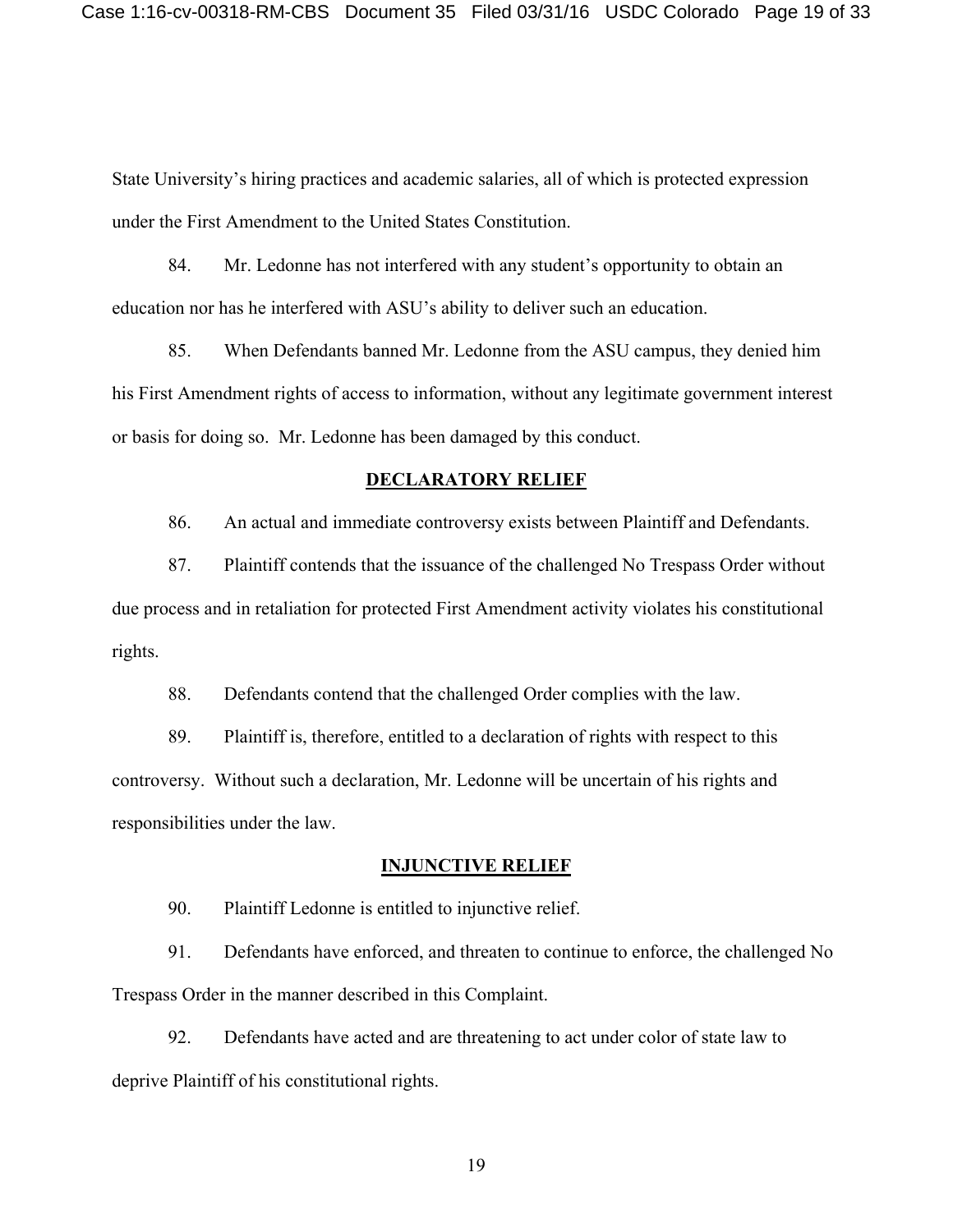93. Plaintiff Ledonne is suffering irreparable injury and will continue to suffer a real and immediate threat of irreparable injury as a result of the existence, operation, and enforcement of the challenged No Trespass Order.

94. Plaintiff has no plain, adequate, or speedy remedy at law.

### **FIRST CLAIM FOR RELIEF (§ 42 U.S.C. 1983; Deprivation of Procedural Due Process)**

95. The allegations of the preceding paragraphs are incorporated as though fully set forth herein.

96. Defendants deprived Mr. Ledonne of constitutionally-protected property and liberty interests without providing the procedural protections required by the Due Process Clause of the Fourteenth Amendment. Thus, Defendants acted without providing notice or a hearing, and without providing Mr. Ledonne with a meaningful opportunity to deny, rebut, or contest the allegations or the banishment from the University campus.

97. Because Defendants made false stigmatizing statements to members of the public in connection with issuing the No Trespass Order, Mr. Ledonne was entitled to a meaningful hearing that would allow him to clear his name in a public forum. Defendants denied Mr. Ledonne his right to such a hearing..

#### *Colorado Protects the Public's Right to Enter a Public Campus*

98. Many Adams State University-sponsored functions held outside University classrooms are of educational, cultural, and professional benefit, not only to students enrolled at the University, but also to attending members of the public at-large. This is particularly so in the very rural location that is the San Luis Valley.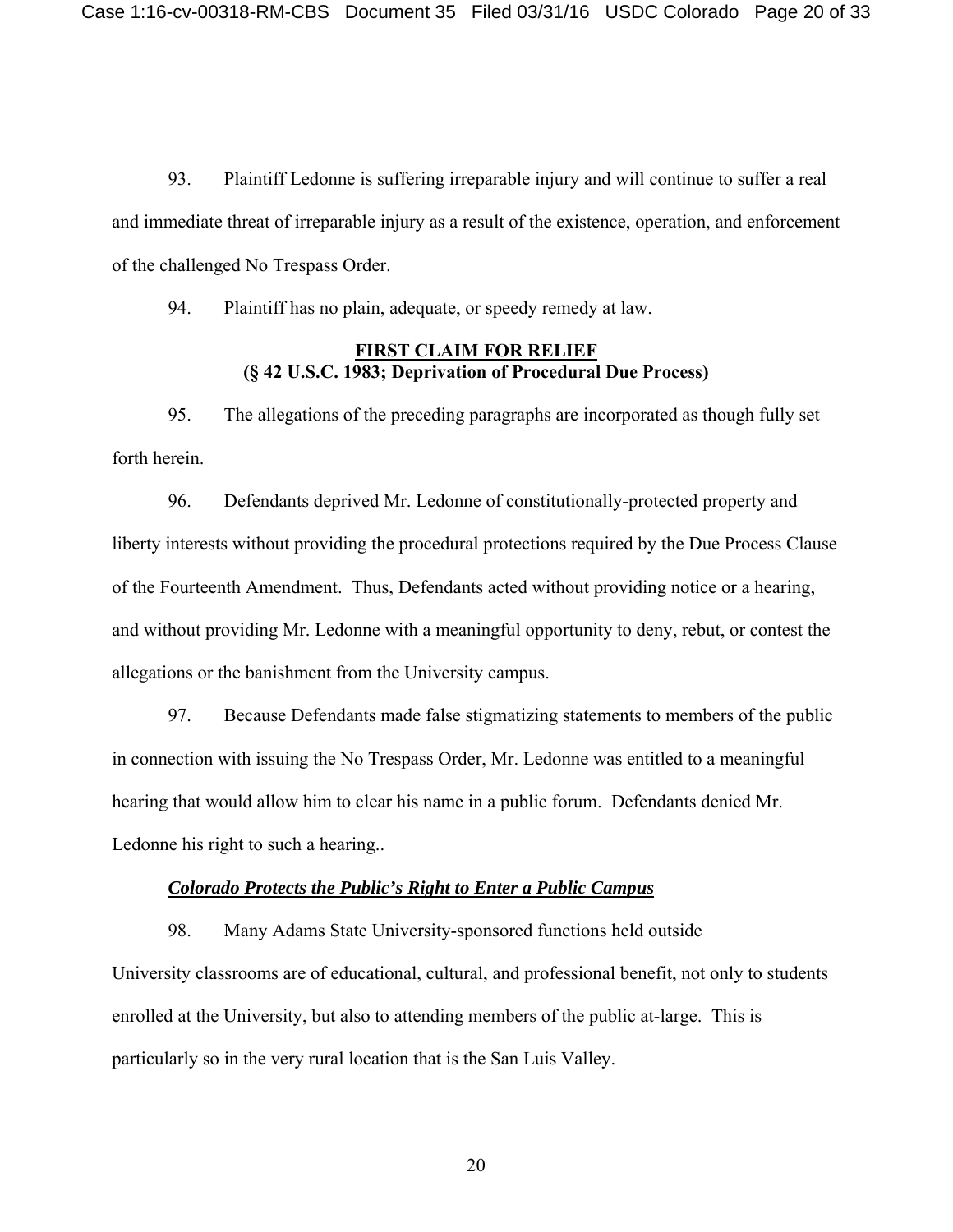99. The Adams State University campus is a focal point in Alamosa for the discussion of public questions, cultural events, recreational activities, and general educative functions. The Adams State University campus is open to the public at-large as a matter of Colorado state policy.

100. As a matter of Colorado state policy, a non-student's right to access Colorado public university functions and facilities which are otherwise open to the public at-large, is a valuable property or liberty interest entitled to constitutional protection. *See Watson v. Regents of University of Colorado*, 512 P.2d 1162, 1165 (Colo. 1973).

101. The right to access a Colorado public university libraries, functions and facilities cannot be permanently denied without due process of law.

102. Without due process of law, Defendants have denied Mr. Ledonne access to important cultural, educational and informational resources located on Adams State University's campus that are available to every member of the public.

#### *Plaintiff's Right to be Free of False Government Stigmatization*

103. Plaintiff has an important liberty interest in being free from false governmental stigmatization, when such harm arises in conjunction with the deprivation of his right to appear on a public university campus in Colorado on the same terms as other members of the public.

104. As described above, Defendants disseminated false public statements about Mr. Ledonne that are sufficiently stigmatizing and derogatory to injure his reputation and good name in the Alamosa community. The false statements and accusations have in fact injured Mr. Ledonne's reputation and good name in the Alamosa community.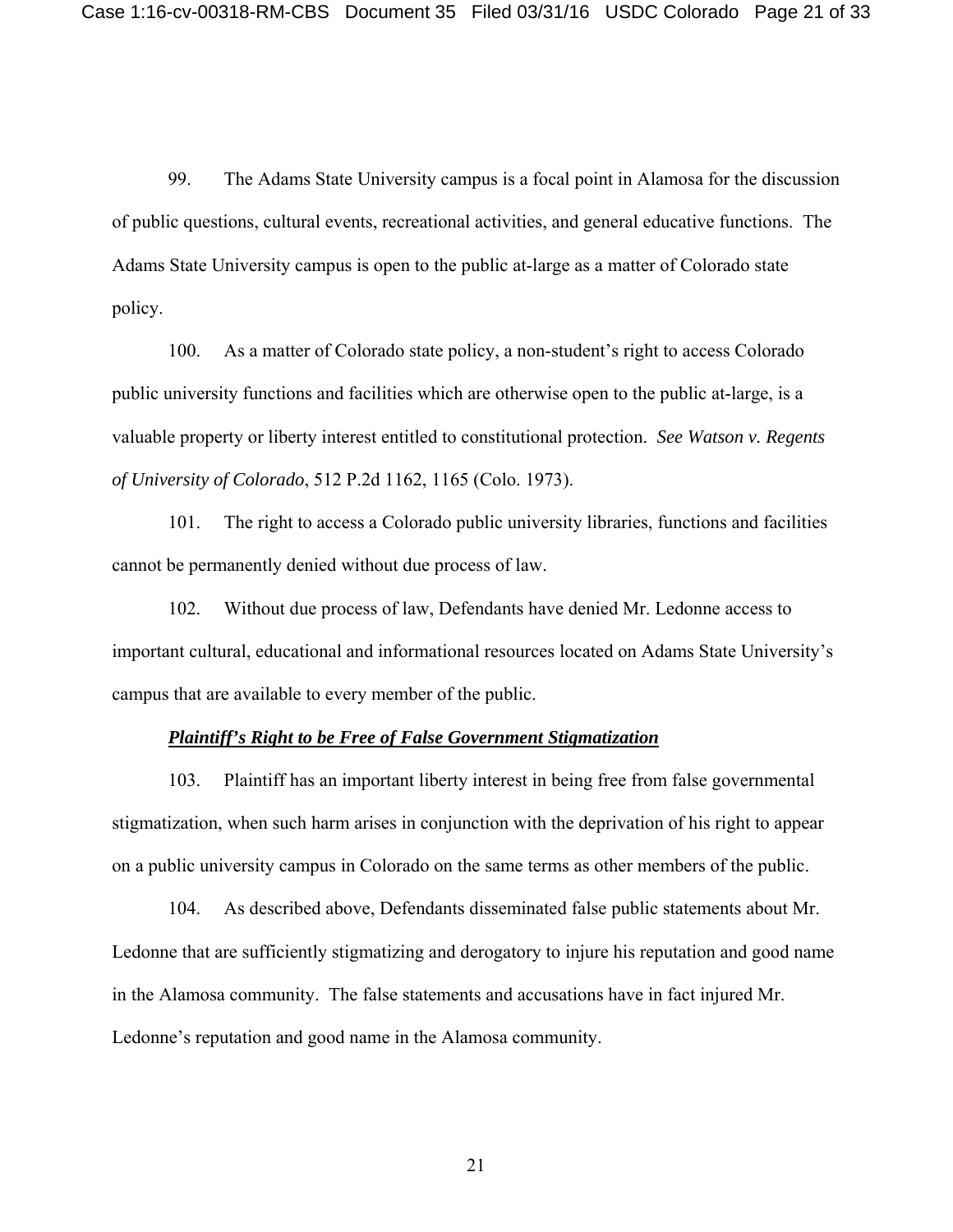105. Mr. Ledonne hoped to continue his career in academia. The No Trespass Order and the widely publicized false allegations that he is threat to public safety have damaged his reputation and make it difficult or impossible for him to be hired by another institution.

106. Mr. Ledonne had applied for four open faculty positions at other academic institutions for which he would be otherwise qualified and been rejected.

107. Defendants made the false stigmatizing statements in connection with altering Mr. Ledonne's status as a matter of state law. Members of the public may freely attend functions and events on the Adams State University campus, but Defendants have now barred Mr. Ledonne from the campus, and Defendants threaten to arrest him for trespass if he enters the campus.

108. This combination of publicly-disseminated stigmatizing statements in connection with the alteration of Mr. Ledonne's legal status creates a liberty interest that is protected by the Due Process Clause of the Fourteenth Amendment. *Gwinn v. Awmiller*, 354 F.3d 1211, 1216 (10th Cir. 2004).

109. Mr. Ledonne was deprived of his right to notice and a meaningful hearing to contest the unfounded and false accusations that have injured his reputation and professional prospects.

## *Plaintiff's Right to Receive Information and Ideas*

110. Mr. Ledonne has a First Amendment right to receive information and ideas. *See Island Trees*, 457 U.S. at 867.

111. Adams State University and entities in Alamosa generally, frequently hold educational, cultural, artistic and intellectual programs during which information and ideas are distributed to attendees, both students and non-students alike.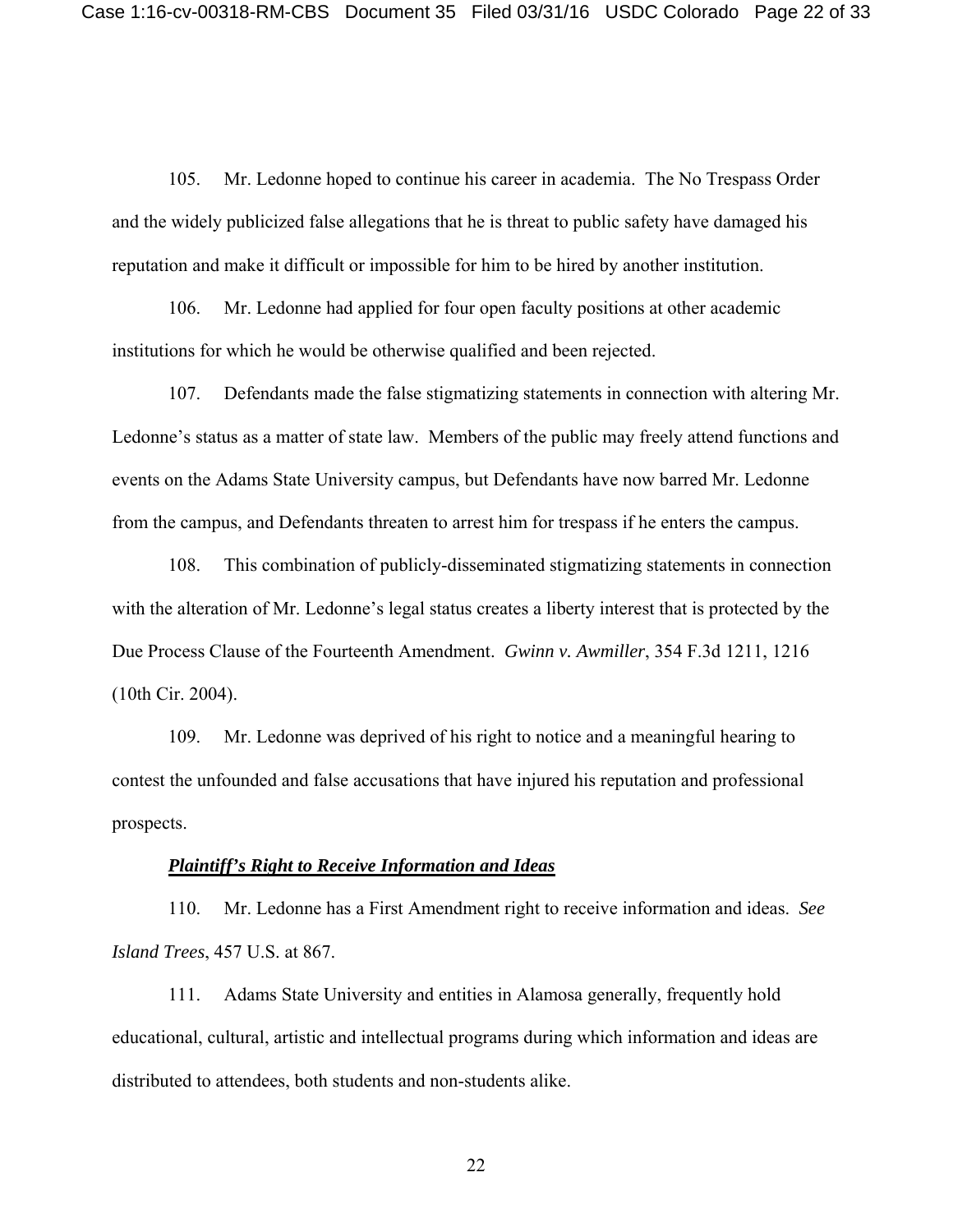112. Mr. Ledonne's First Amendment right to access information and ideas on the Adams State University campus (that is otherwise open to the public) is a liberty interest protected by due process.

113. Without due process of law, Defendants have deprived Plaintiff of his right to receive information and ideas by issuing the No Trespass Order.

#### *Violations of Procedural Due Process*

114. Without providing notice or a fair opportunity to be heard, Defendants deprived Mr. Ledonne of liberty and property interests protected by the Due Process Clause.

115. They banished Mr. Ledonne from Adams State University property, functions, and facilities, which are otherwise open to the public at-large. In explaining their conduct, they publicly disseminated false stigmatizing statements that seriously injured Mr. Ledonne's reputation. They also are now preventing Mr. Ledonne from accessing information to which he is entitled under the First Amendment.

116. Mr. Ledonne was deprived of his right to a meaningful hearing to contest the unfounded and false accusations that significantly injured his reputation. The No Trespass Order was issued without any of the protections afforded by due process of law. These include, but are not limited to, the following:

- No exigent or emergency circumstances here merited the issuance of the No Trespass Order against Mr. Ledonne without a pre-deprivation hearing.
- Before the Order was issued, Mr. Ledonne was not given meaningful notice of the conduct or behavior that allegedly prompted the Order.
- Before the Order was issued, Mr. Ledonne was not given any forum or opportunity, such as a hearing before a neutral party, to contest or challenge the allegations against him.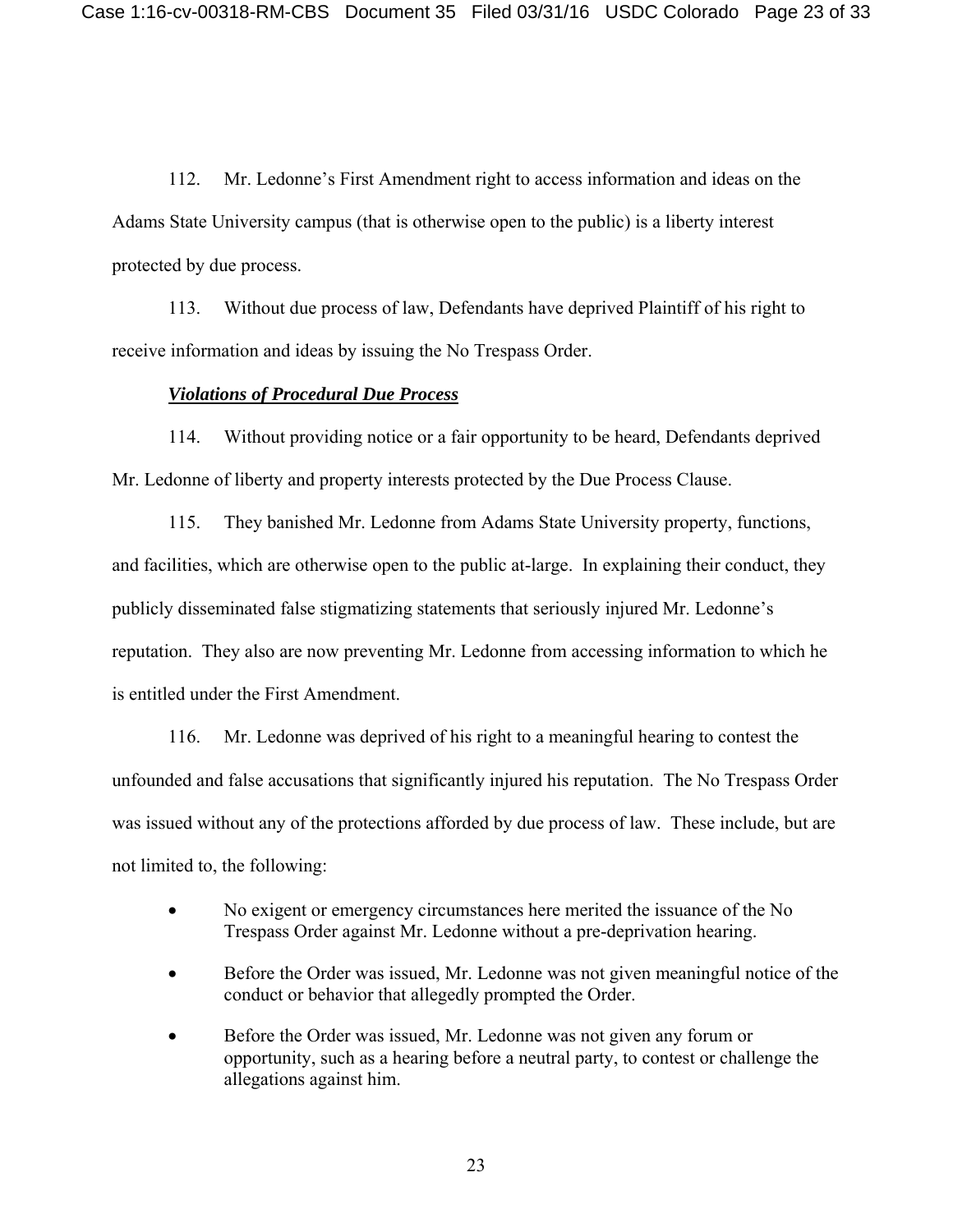- Before the Order was issued, Mr. Ledonne was not provided any opportunity to confront any of the witnesses against him.
- Even after the No Trespass Order was issued, despite requests, Mr. Ledonne was not given any specific notice of, or details about the behavior that he was alleged to have engaged in that prompted the Order.
- Defendants failed to provide Mr. Ledonne with the basis for its adverse action, thus foreclosing any opportunity for a meaningful appeal.
- The "appeal" process proposed by Adams State University was a sham. Since Mr. Ledonne had no notice of any specific allegations against him, he could not mount a meaningful appeal. A meaningful appeal was impossible as Defendants did not provide Mr. Ledonne with the basis for their adverse action or an explanation of the evidence against him.
- Defendants failed to follow the University's written policy, which requires reasonable notice of specific allegations and a pre-deprivation hearing before a nonstudent can be barred from campus.
- Because of the numerous false stigmatizing statements made to the public at-large in connection with the No Trespass Order, due process required that Mr. Ledonne be entitled to a hearing in a public forum so as to be able to clear his name publicly.
- 117. Defendants deprived Mr. Ledonne of his rights to liberty and property arbitrarily,

so as to offend fundamental notions of fairness and due process, in violation of the Fourteenth

Amendment.

118. Reasonable officials in Defendants' positions would have known that their

actions violated clearly-established constitutional rights to procedural due process.

119. Defendants' alteration of Mr. Ledonne's status under state law (by banning him

from campus and threatening arrest for trespass)., coupled with Defendants' repeated public false

accusations that Mr. Ledonne had engaged in "terrorism," was a "harasser," and threat to public

safety, and has threatened violence against individuals and the ASU campus as a whole, has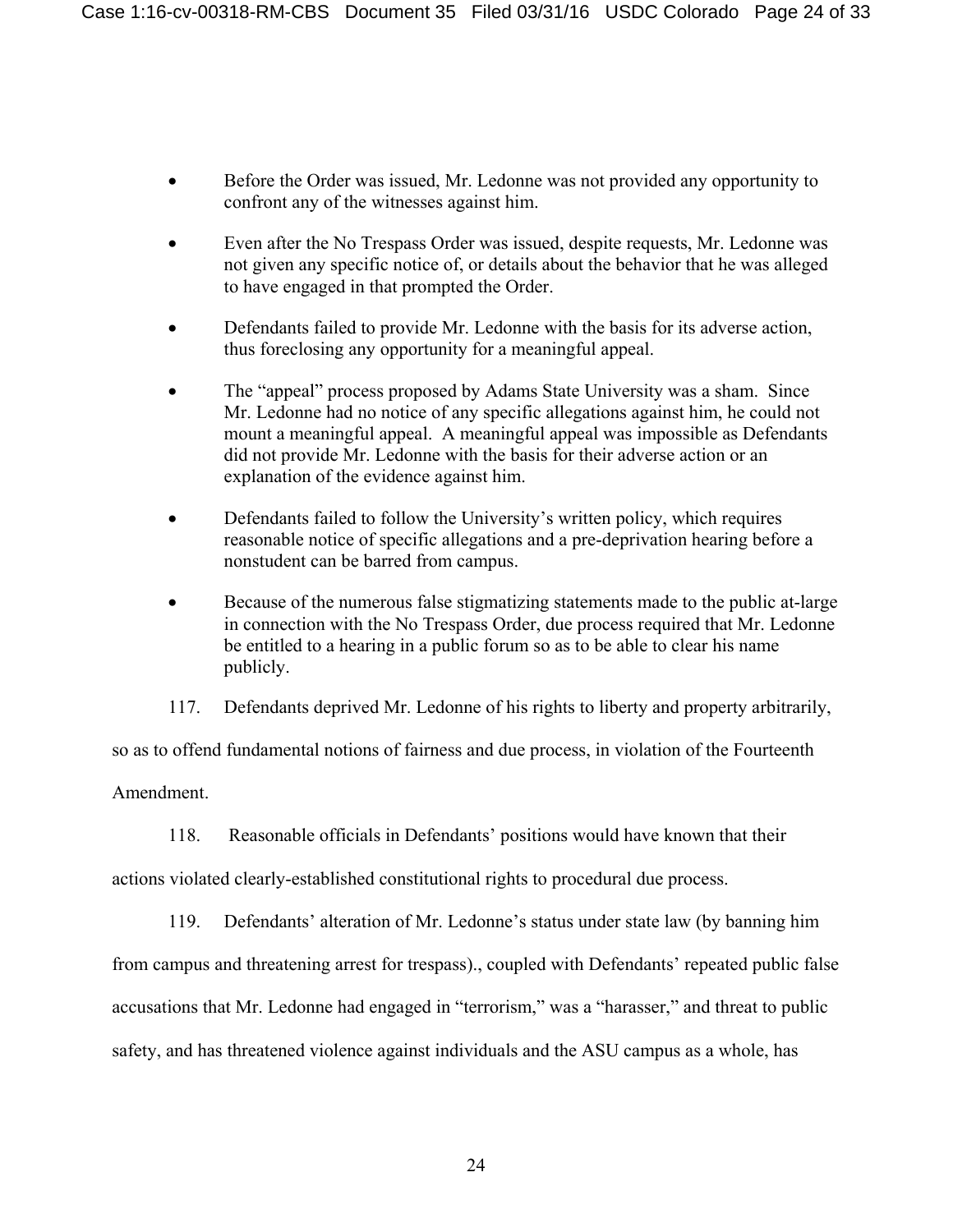stigmatized Mr. Ledonne in the eyes of the Alamosa community, and damaged his reputation in his teaching profession.

120. Wherefore, Mr. Ledonne is entitled to a declaratory judgment that the No Trespass Order violated his constitutional right to due process; interim and permanent injunctive relief forbidding Defendants to enforce the No Trespass Order; an award of actual damages; and such other relief as the Court deems just.

# **SECOND CLAIM FOR RELIEF (§ 42 U.S.C. 1983; Retaliation for Exercise of First Amendment Rights)**

121. The allegations of the preceding paragraphs are incorporated as though fully set forth herein.

122. In creating the website WatchingAdams.org, publishing articles critical of Adams State University administration, and criticizing the University's hiring practices, Mr. Ledonne was engaged in expression that is protected by the First Amendment of the United States Constitution.

123. By bringing complaints over Adams State University's hiring practices, Mr. Ledonne was engaged in petitioning activity and expression that is protected by the First Amendment.

124. Mr. Ledonne never expressed any opinions or made any statements that could be considered physically threatening or violent toward anyone or anything at Adams State University.

125. Defendant Grohowski acknowledges that Mr. Ledonne has violated no law.

126. As a result of and in retaliation for Mr. Ledonne's peaceful public expressions of opinion and disagreement with the Adams State University's hiring and other practices, as well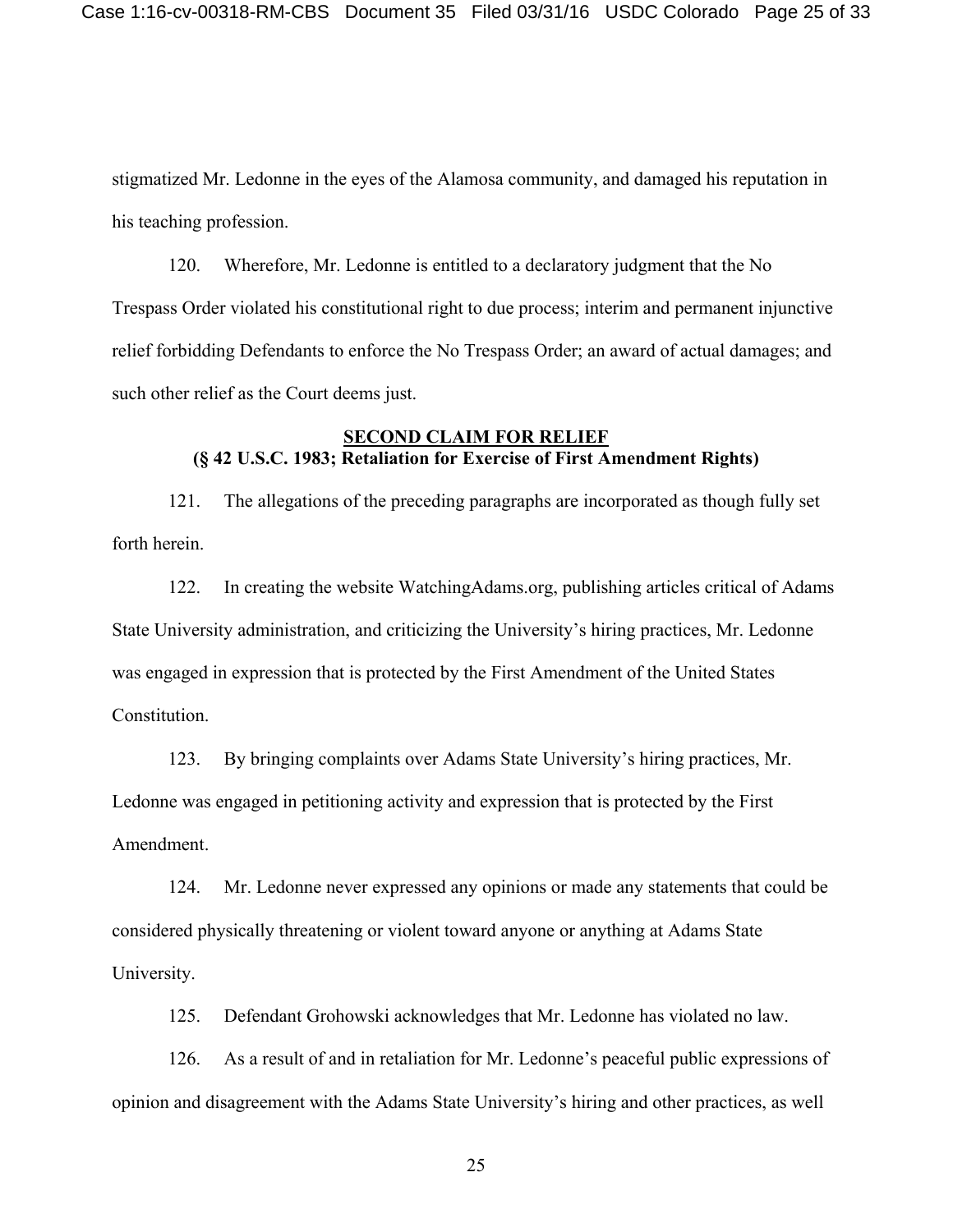as his complaints about his own treatment, he was publicly stigmatized, falsely branded a security threat, and barred and denied access to an otherwise public area—the campus of Adams State University.

127. Defendant McClure has even stated the following in discussing why the No Trespass Order was issued: "You've seen a lot of the harassment on the blogs he has, and the media he's putting out where he's trying to put out a lot of personal information against me and the former president, but more particularly about the institution and trying to harm the university and their mission." (**Exhibit 5**.)

128. Thus, a substantial motivating factor in Defendants' decision to ban Mr. Ledonne from the ASU campus was Mr. Ledonne's exercise of his First Amendment rights.

129. The actions of the Defendants here would deter or chill a person of ordinary firmness from engaging in protected speech in the future.

130. The actions of the Defendants here would deter or chill a person of ordinary firmness from engaging in protected petitioning activity in the future.

131. Defendants acted intentionally, knowingly, willfully, wantonly, and in reckless disregard for Mr. Ledonne's federally-protected constitutional rights, and without regard to the significant emotional and reputational damage such actions would cause.

132. Reasonable officials in Defendants' positions would have known that their actions violated clearly-established constitutional rights.

133. Without intervention from this Court, employees and students at Adams State University, and members of the Alamosa community at-large, will be deterred or chilled from expressing opinions critical of Adams State University or its administration for fear that they will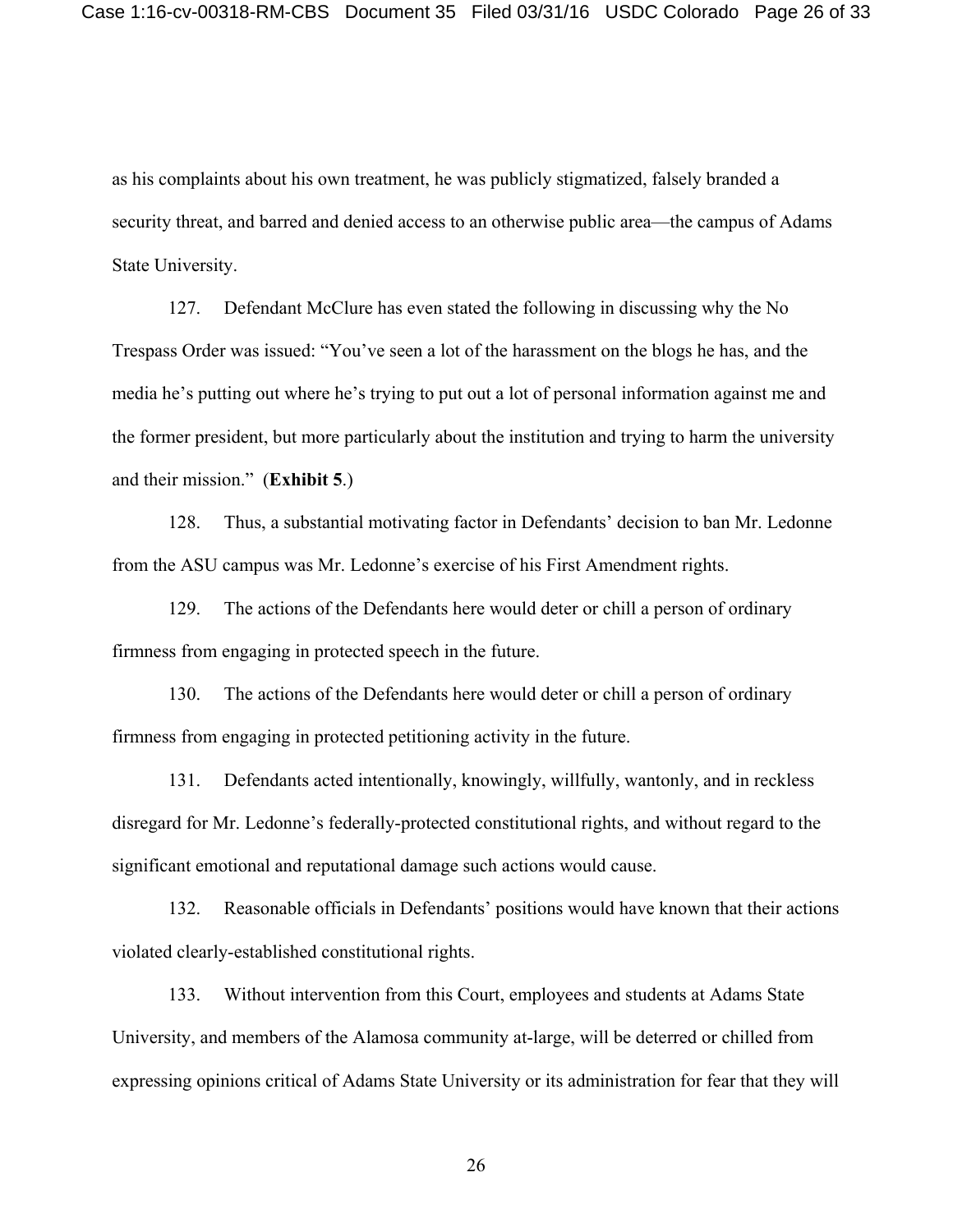be banned without notice or an opportunity to be heard from campus on the pretext that their conduct is "disruptive," makes people "uncomfortable," or represents "a threat" to the campus or its students.

134. Wherefore, Mr. Ledonne is entitled to a declaratory judgment that the No Trespass Order was issued in retaliation for protected First Amendment activities, in violation of the First Amendment; interim and permanent injunctive relief; actual damages; and such other relief as the Court deems just.

# **THIRD CLAIM FOR RELIEF (Violation of Mr. Ledonne's Right to Equal Protection of The Laws— Class of One (14th Amendment))**

135. The allegations of the preceding paragraphs are incorporated as though fully set forth herein.

136. Defendants acted arbitrarily, capriciously, in spite, with ill will and with malignant animosity in singling out Mr. Ledonne for different treatment, and denied him notice and an opportunity to be heard in connection with banning him from campus.

137. In ignoring the then-existing ASU policy regarding issuance of persona non grata orders against non-students (which required notice and an opportunity to be heard in advance of issuing any order), Defendants intentionally treated Mr. Ledonne differently from others similarly situated and there was no rational reason for the difference in treatment.

138. On information and belief, historically, when other persons had been disruptive or caused potential safety concerns at ASU, the ASU administration either has followed the provisions in the Student Handbook or has sought protective orders from the local state court which provides for notice and an opportunity to be heard before an impartial arbiter. Rather than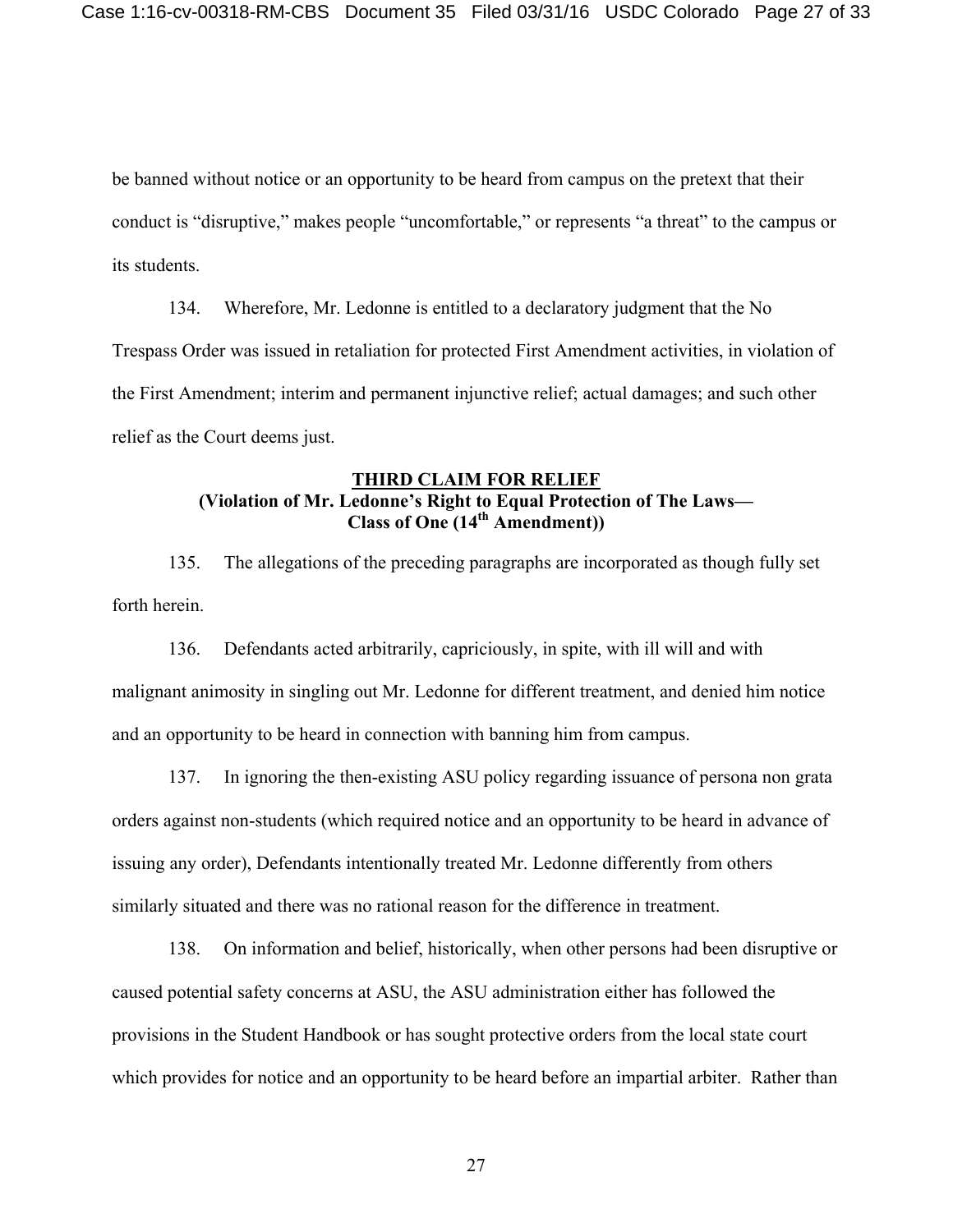following historic practice, or following the specific existing policy found in the ASU Student Handbook, Defendants acted with specific animus toward Mr. Ledonne and barred him from campus without any meaningful notice or opportunity to be heard, without any rational or legitimate reason for treating him differently from other persons.

139. Mr. Ledonne was specifically singled out for unique and different treatment, essentially for persecution, due to the animosity of President McClure, Chief Grohowski and others in the Adams State University administration. The actions of Defendants, in treating Mr. Ledonne differently and not granting him notice and an opportunity to be heard in connection with banning him from campus, and in defaming him and stigmatizing him in the community, were for reasons wholly unrelated to any legitimate state activity.

140. Reasonable officials in Defendants' positions would have known that their actions violated clearly-established constitutional rights to procedural due process.

141. Mr. Ledonne has suffered damages as a result of this unconstitutional conduct.

142. Wherefore, Mr. Ledonne is entitled to a declaratory judgment that the No Trespass Order was issued in in violation of his rights to Equal Protection of the Laws; interim and permanent injunctive relief; actual damages; and such other relief as the Court deems just.

## **FOURTH CLAIM FOR RELIEF (Violation of First Amendment Right of Access to Information)**

143. The allegations of the preceding paragraphs are incorporated as though fully set forth herein.

144. There is a fundamental right under the First Amendment to the United States Constitution to receive information.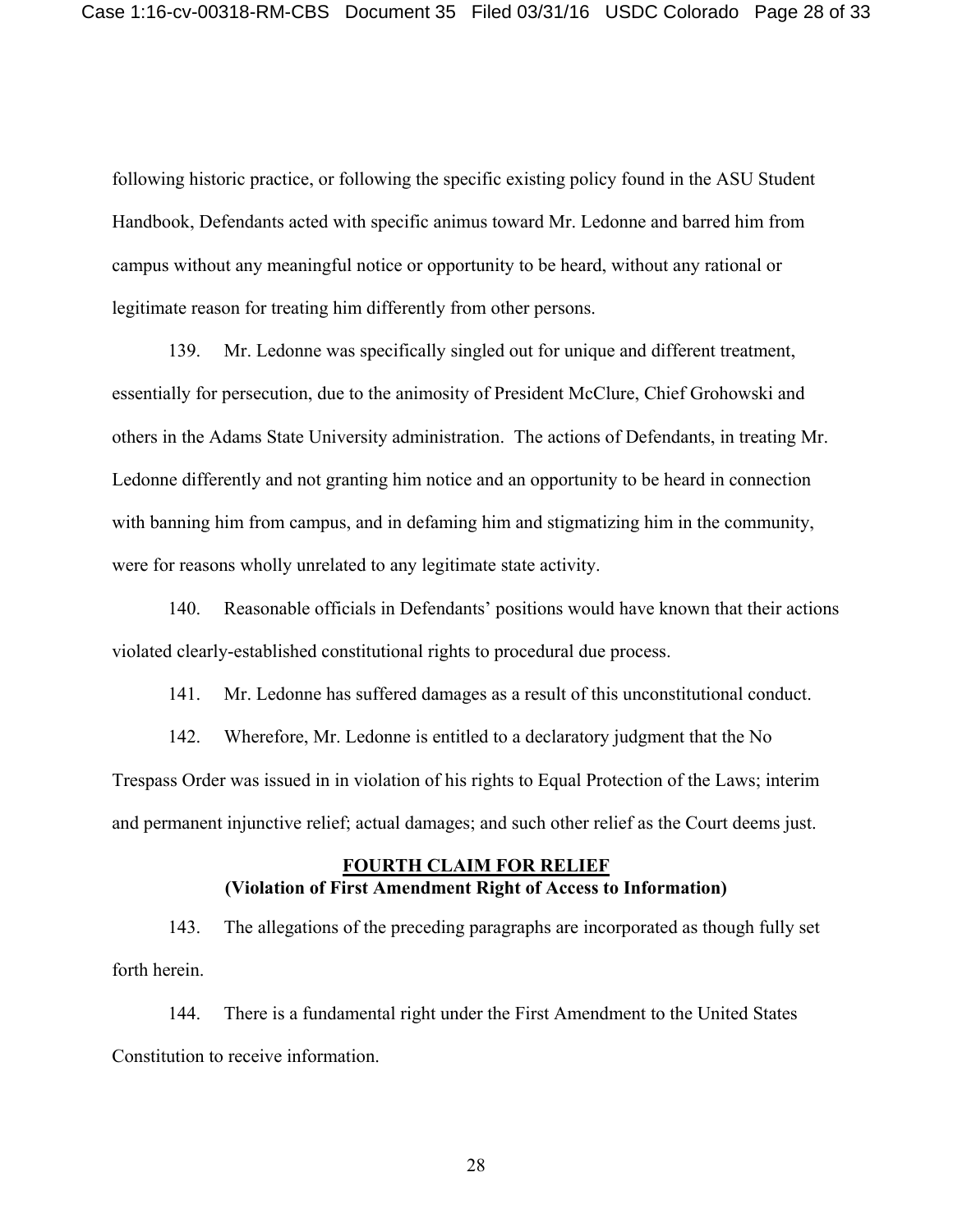145. ASU holds itself and its open campus out as an asset of and resource to the Alamosa and greater San Luis Valley communities. In this regard, it has opened itself to the public and invited public participation in, attendance at, and use of its educational and cultural facilities (library, faculty and community lectures, theatrical, dance, musical and other productions).

146. By its conduct and invitation to the public at large to use and participate in its campus and educational and cultural facilities, ASU has opened the campus for use by the public as a place for expressive activity.

147. ASU has opened up its campus and specific facilities to the public to engage in myriad ways to receive information.

148. ASU allows general public access to and indiscriminate use of, its campus, library, public lectures, theatrical and other productions.

149. As such, ASU, by its conduct intentionally has made its campus a designated public forum.

150. Mr. Ledonne has a First Amendment right to access these educational and cultural facilities, and ASU must have some legitimate significant governmental purpose for banning him physically from campus. In other words, having opened its campus for some limited purposes to the public at large, ASU has assumed an obligation to justify its discrimination and exclusion under applicable constitutional norms.

151. The Constitution forbids a State entity to enforce certain exclusions from a forum generally open to the public, even if it was not required to create the forum in the first place.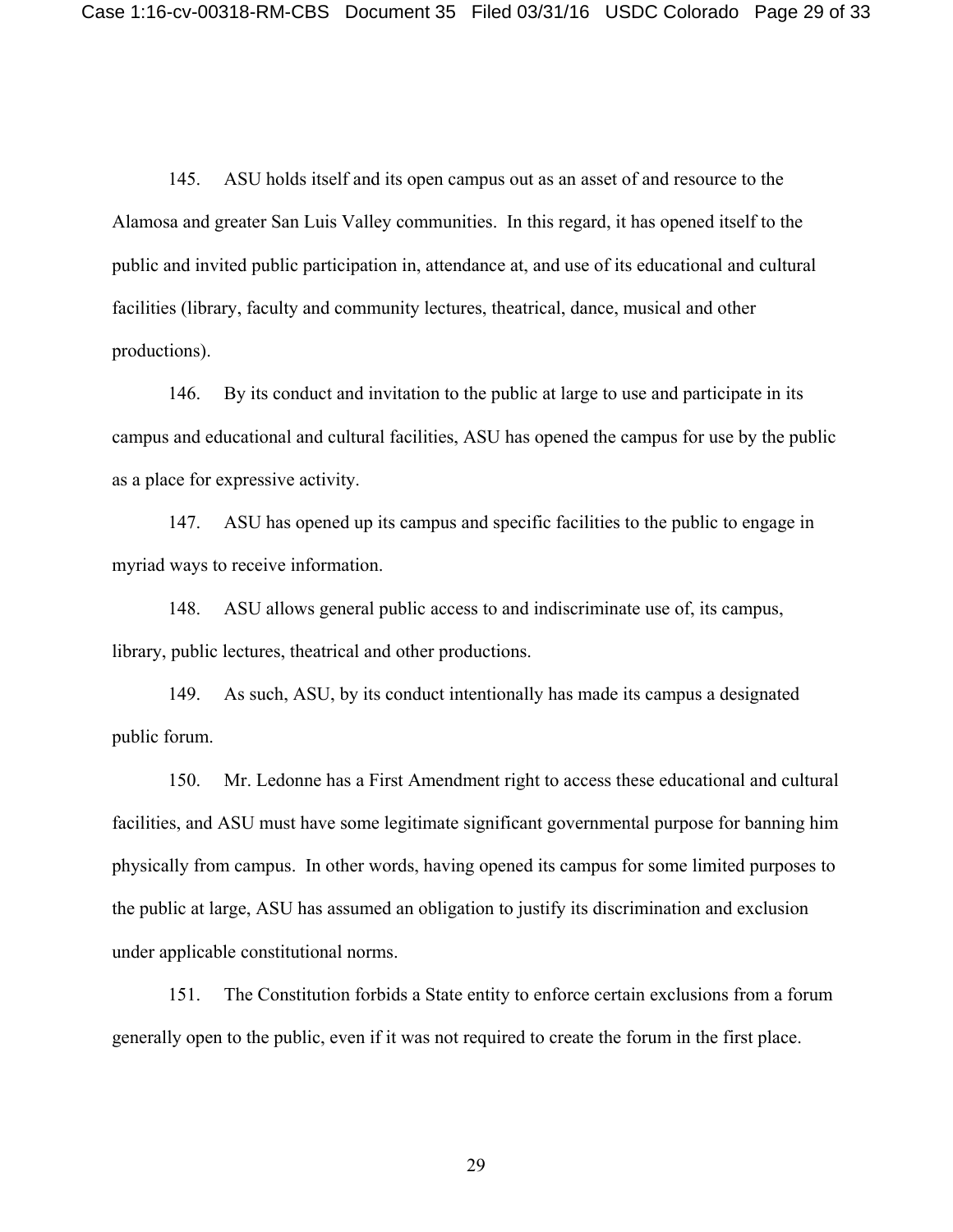Where a State has opened a forum for direct citizen involvement, any exclusion must bear a burden of justification.

152. ASU has and had no legitimate or reasonable interest in barring Mr. Ledonne's physical presence from ASU's campus.

153. Reasonable officials in Defendants' positions would have known that their actions violated clearly-established constitutional rights to procedural due process.

154. Wherefore, Mr. Ledonne is entitled to a declaratory judgment that the No Trespass Order was issued in in violation of his First Amendment Right to access information; interim and permanent injunctive relief; actual damages; and such other relief as the Court deems just.

#### **REQUEST FOR RELIEF**

Plaintiff respectfully requests the following relief:

1. A judgment in Mr. Ledonne's favor including an award of actual damages in an amount to be determined at trial.

2. A declaratory judgment holding that by issuing the No Trespass Order without affording Mr. Ledonne due process of law and in retaliation for Mr. Ledonne's exercise of speech protected by the First Amendment, Defendants violated Mr. Ledonne's constitutional rights.

3. A declaratory judgment that in treating Mr. Ledonne differently from those similarly situated, Defendants violated Mr. Ledonne's right to equal protection of the laws.

4. A declaratory judgment that by denying Mr. Ledonne access to information, educational opportunities, lectures and access to the otherwise open public campus of ASU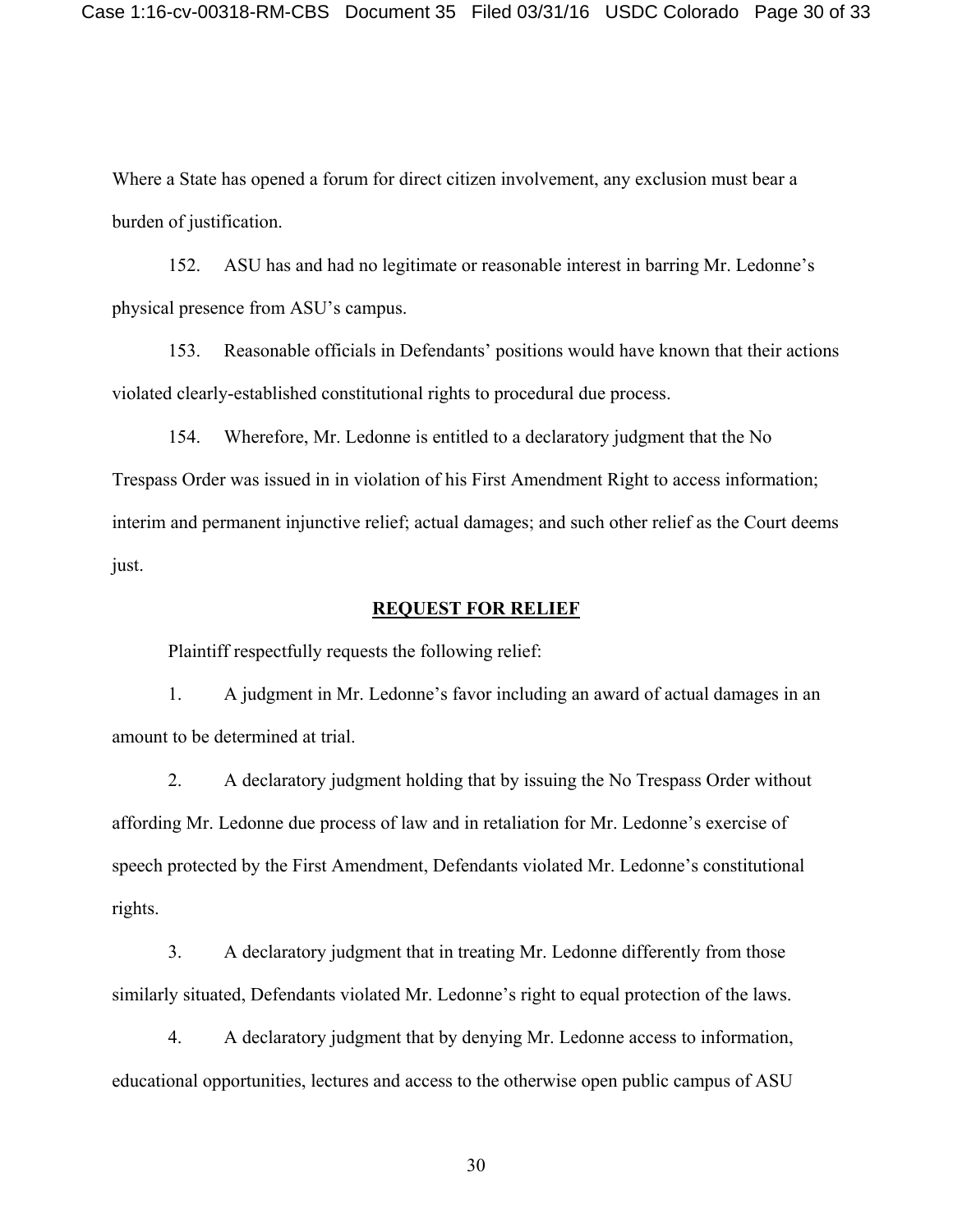(including the library) without a reasonable or legitimate basis for doing so, Defendants violated Mr. Ledonne's rights under the First Amendment to receive information.

5. A preliminary injunction and permanent injunction prohibiting Defendants from enforcing the No Trespass Order and rendering the No Trespass Order null and void.

6. An award of Plaintiff's costs and reasonable attorneys' fees pursuant to §42 U.S.C. 1988.

7. Such other relief as this Court may deem just and proper.

# **JURY DEMAND**

Mr. Ledonne demands a trial by jury on all issues so triable.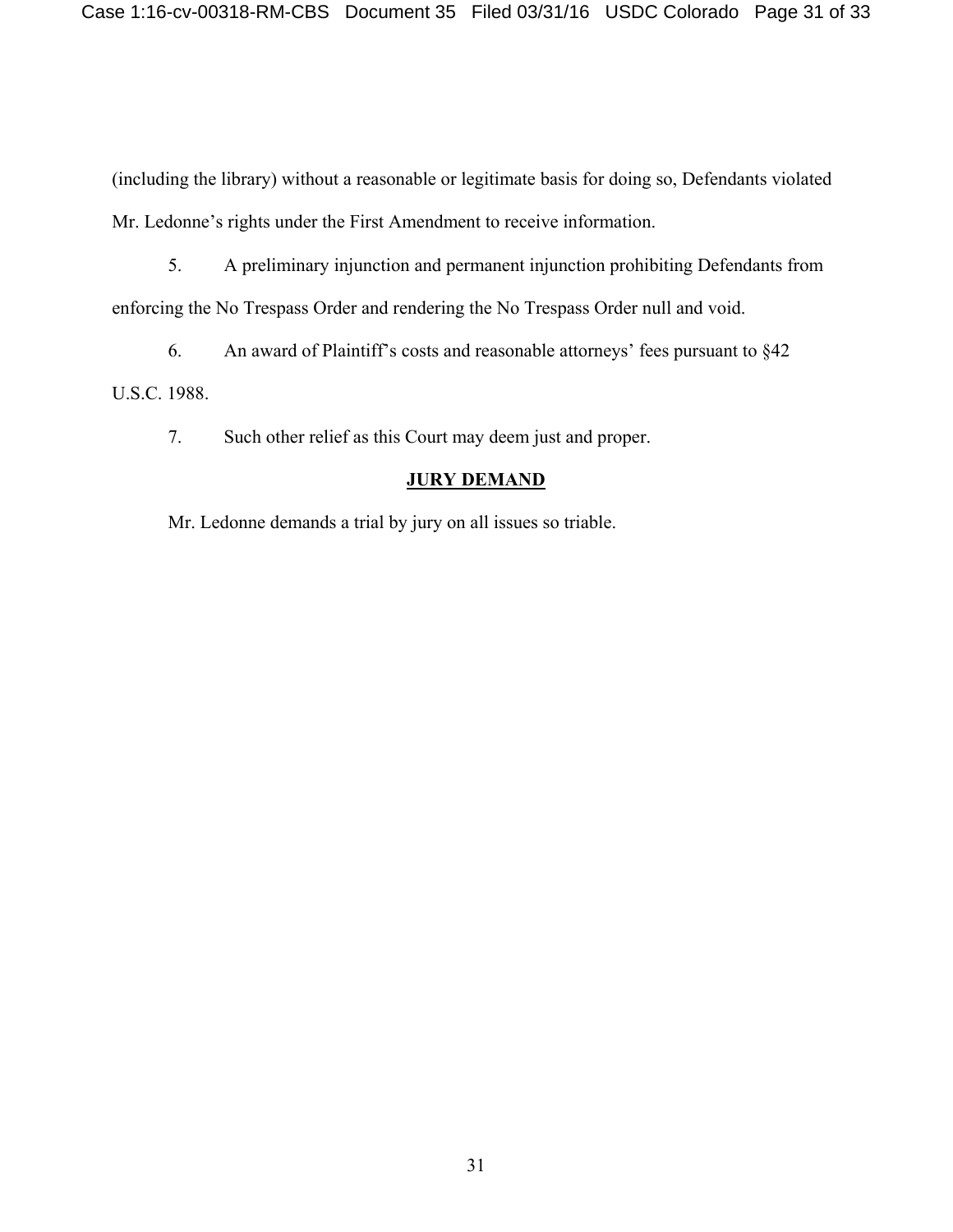Dated: March 31, 2016. Respectfully submitted,

*s/ N. Reid Neureiter*

 N. Reid Neureiter Kayla Scroggins Wheeler Trigg O'Donnell LLP 370 Seventeenth Street, Suite 4500 Denver, CO 80202-5647 Telephone: 303.244.1800 Facsimile: 303.244.1879 Email: neureiter@wtotrial.com scroggins@wtotrial.com AS COOPERATING ATTORNEYS FOR THE ACLU FOUNDATION OF COLORADO

 Mark Silverstein Sara R. Neel AMERICAN CIVIL LIBERTIES UNION FOUNDATION OF COLORADO 303 E. 17th Avenue, Suite 350 Denver, CO 80203 Telephone: 720.402.3114 Email: msilverstein@aclu-co.org sneel@aclu-co.org

*Attorneys for Plaintiff Daniele Ledonne*